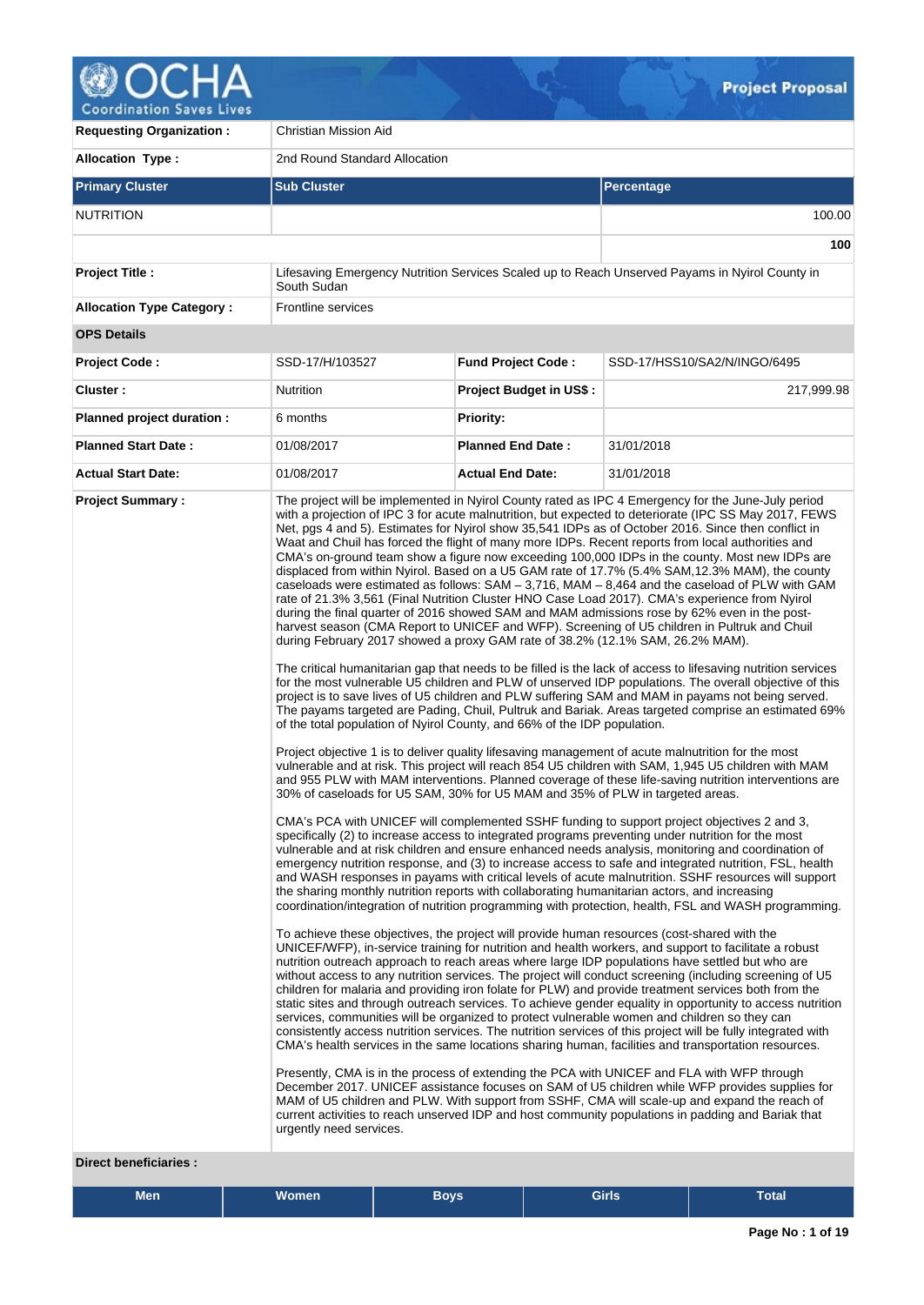| 0                                                                                                                                                                                                                                                                                                                                                                                                                                  | 955        | 1,344 |             | 1,456 | 3,755        |  |  |  |  |  |
|------------------------------------------------------------------------------------------------------------------------------------------------------------------------------------------------------------------------------------------------------------------------------------------------------------------------------------------------------------------------------------------------------------------------------------|------------|-------|-------------|-------|--------------|--|--|--|--|--|
| <b>Other Beneficiaries:</b>                                                                                                                                                                                                                                                                                                                                                                                                        |            |       |             |       |              |  |  |  |  |  |
| <b>Beneficiary name</b>                                                                                                                                                                                                                                                                                                                                                                                                            | <b>Men</b> | Women | <b>Boys</b> | Girls | <b>Total</b> |  |  |  |  |  |
| Children under 5                                                                                                                                                                                                                                                                                                                                                                                                                   | 0          | 0     | 1,344       | 1,456 | 2,800        |  |  |  |  |  |
| Pregnant and Lactating Women                                                                                                                                                                                                                                                                                                                                                                                                       | 0          | 955   | 0           | 0     | 955          |  |  |  |  |  |
| <b>Indirect Beneficiaries:</b>                                                                                                                                                                                                                                                                                                                                                                                                     |            |       |             |       |              |  |  |  |  |  |
| 19377<br>Men = $1034$<br>Women = $5109$<br>Boys = $6352$<br>Girls = $6882$                                                                                                                                                                                                                                                                                                                                                         |            |       |             |       |              |  |  |  |  |  |
| <b>Catchment Population:</b>                                                                                                                                                                                                                                                                                                                                                                                                       |            |       |             |       |              |  |  |  |  |  |
| Host Population = $98198$<br>$IDPs = 23533$<br>Total = $121,731$                                                                                                                                                                                                                                                                                                                                                                   |            |       |             |       |              |  |  |  |  |  |
| Link with allocation strategy :                                                                                                                                                                                                                                                                                                                                                                                                    |            |       |             |       |              |  |  |  |  |  |
| With SSHF SA2 2017 funding, this project will provide vital resources at a time when the severity of acute malnutrition is rising sharply in<br>Nyirol County now rated at IPC 4 Emergency (IPC SS May 2017, FEWS Net, pg. 1) and where GAM rates are at 17.7% and 21.3% for U5s<br>and DUM respectively (Final Mutuling Objeton UNO Oppoland O047). The OAO strategy that frame are authorities the particular installance in the |            |       |             |       |              |  |  |  |  |  |

and PLW respectively (Final Nutrition Cluster HNO Caseload 2017). The SA2 strategy that focuses on critical life-saving frontline nutrition services and scaling-up these services provides a critical contribution needed to stem and turn back the rising rates of SAM and MAM in Nyirol County. This project will direct at least 90% of budget and effort to delivery of SAM and MAM services.

Nyirol has experienced severe conflict during the first half of the year forcing a large new displaced population to add to the previous IDPs now estimated to exceed 100,000 individuals. The Situation Overview Jonglei State published by REACH dated May 2017 (pg 2) indicates 73% of settlements now host IDPs in Nyirol County. The REACH publication also noted that food access assessment for Nyirol County has dropped from 80% of households reporting sufficient food access in January to 37% in May 2017 (pg 5). The same publication (pg 7) notes that SGBV is cited as the main protection issue for women. This project will target payams where IDPs are concentrated and conduct outreaches and promote community-based protection approaches to ensure vulnerable populations can access nutrition services. Further, the project will focus on locations where humanitarian needs are most severe and cover those remote locations specifically Bariak and Pading that are not reached by others and needs are greatest.

SSHF assistance will complement CMA's PCA with UNICEF, and FLA with WFP. With the PCA and FLA providing nutrition supplies for OTP and TSFP and support for prevention of malnutrition (vitamin supplementation, deworming, IYCF, nutrition education and promotion), SSHF funding will enable a scale-up and expansion of the critical SAM and MAM services, and support outreaches so that unserved IDPs and host communities can be reached. The project will be delivered fully integrated with CMA's health services. To maximize funding leverage, the nutrition services will target same locations as health, use common facility, transportation and human resources. The project will promote WASH along with nutrition and health messages with schools and communities and support communities to implement protection activities to ensure children U5, adolescent girls and WCBA have unimpeded access to nutrition services. As a multi-sector and lead agent for RRHP in Nyirol, CMA participates in county forums for coordinating and collaborating within the nutrition sector and across other sectors. This will be sustained to maximize synergies.

#### Additionally, critical project qualities include:

1. providing life-saving services in accordance with the CERF life-saving criteria.

2. providing frontline services fully aligned with the cluster priorities, specifically with a priority focus on the most vulnerable to deliver

programming for the management of SAM and MAM among U5 children and PLW.

3. capacity to respond to the rising severity of malnutrition and the likelihood of further populations movements, new IDPs and potential for service disruption due to insecurity.

4. providing services that are feasible, cost effective and impactful by mainstreaming gender, applying the do-no-harm approach in all activities and engaging community leaders in planning, implementing and monitoring to strengthen accountability to affected populations.

Presently, security has normalized and no disruptions in services are expected during the rainy season, typically a period of relative peace. In respect of the needs and security context, CMA has designed project approaches and activities to ensure best outcome for the target populations.

## **Sub-Grants to Implementing Partners :**

| <b>Partner Name</b>                                    | <b>Partner Type</b> |  |                             |           |  |  |  |  |  |
|--------------------------------------------------------|---------------------|--|-----------------------------|-----------|--|--|--|--|--|
|                                                        |                     |  |                             |           |  |  |  |  |  |
| Other funding secured for the same project (to date) : |                     |  |                             |           |  |  |  |  |  |
| <b>Other Funding Source</b>                            |                     |  | <b>Other Funding Amount</b> |           |  |  |  |  |  |
| WFP (excluding commited supplies)                      |                     |  |                             | 42,150.00 |  |  |  |  |  |
|                                                        |                     |  |                             | 42,150.00 |  |  |  |  |  |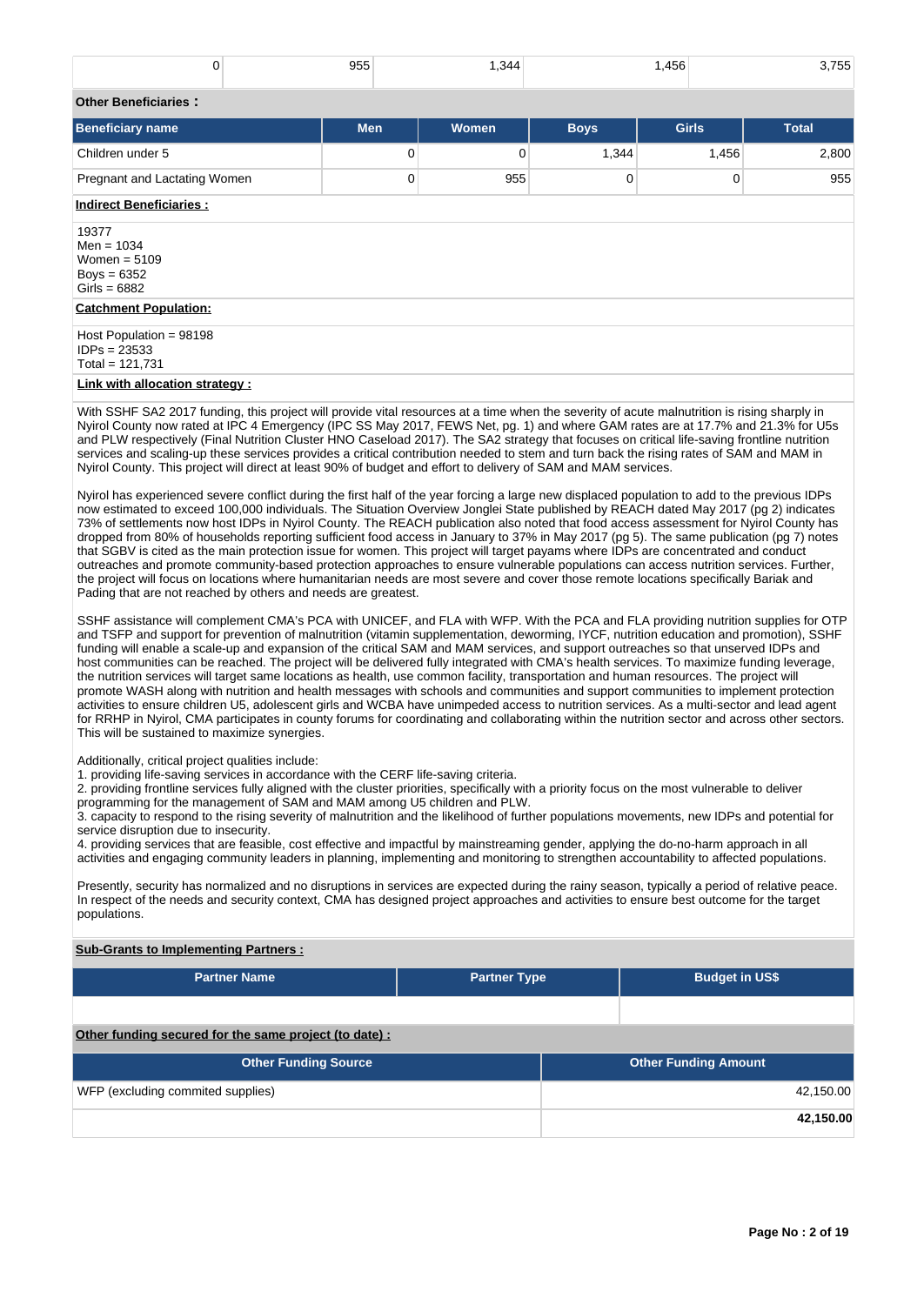# **Organization focal point :**

| <b>Name</b>    | <b>Title</b>                 | <b>Email</b>                         | <b>Phone</b>  |
|----------------|------------------------------|--------------------------------------|---------------|
| Esau O. Riaroh | <b>Country Director</b>      | sudandirector@cmaidafrica.org        | +211954166375 |
| Babu Simon     | <b>Nutrition Coordinator</b> | nutritioncoordinator@cmaidafrica.org | +211955154105 |
| Debra Kitchel  | CEO                          | dkitchel@cmaidafrica.org             | +254202714435 |

## **BACKGROUND**

## **1. Humanitarian context analysis**

Intensified conflict in GUN has deepened the humanitarian crisis in Nyirol County during dry season 2017. Conflict in Waat and Chuil in recent months has displaced a huge population and disrupted services. Recent shocks have been the closing of trade routes and the markets in Malakal and Tonga due to the widening conflict. These markets provided cereals in the lean season to Nyirol. The national economic crisis, constant insecurity and market disruptions are exacerbating the shocks of ongoing conflict. Nyirol was rated as Severity of Need Level 4 (South Sudan HNO 2017, UNOCHA pg 10) but the situation has deteriorated in recent months (IPC SS May 2017, FEWS Net, pg 1).

Attacks against aid workers and economic decline have severely impacted the provision of life-saving nutrition services (South Sudan HNO 2017, UNOCHA pg 23). Nutrition services have been delivered through health facilities. However, the facility infrastructure has eroded such that only a few locations can adequately deliver either nutrition or health services. The absence of stores for nutrition supplies is an ongoing constraint. Nationwide, "it is estimated that only 43 per cent of the country's health facilities remain operational" (South Sudan HNO, UNOCH, pg 22). At the end of June 2017 only one OTP at Pultruk was operational in Nyirol County. The end of RRHP funding in June 2016 caused some facilities to close severely restricting the delivery of both nutrition and health services.

Official records from 2016 show Nyirol was hosting an estimated 35,571 IDPs (Health Cluster Target by County 2017 Response). Unofficial estimates from Nyirol local authorities and CMA's on-ground team show a figure of more than 70,000 over the 2016 figure. MEDAIR and CMA assessments from May-Jun 2015 indicated: 65%-75% of adult IDPs were women; IDPs subsisted on wild foods for long periods; influx of IDPs overwhelmed functional nutrition services; and closed facilities left large IDP populations without access to any services. This information demonstrates the heightened vulnerability and suffering experienced constantly by the IDP populations.

Hunger and malnutrition have reached historic levels (South Sudan HRP 2017, UNOCHA pg. 4). The coping mechanisms of vulnerable households have been totally eroded and there is a risk of severe malnutrition if the cereal deficit is not met particularly through the lean season of 2017 (South Sudan HRP 2017, UNOCHA pg. 6). In Jonglei as predicted through assessments of IPCWG, the populations experiencing Phase 3 Crisis, Phase 4 Emergency and Phase 5 Catastrophic has risen sharply since January rise from 40.1 % in the January to 63.1% as of June 2017 (IPC SS May 2017, FEWS Net, pg 4). For Nyirol, the IPC for acute malnutrition stands at Phase 3 serious but deteriorating (IPC SS May 2017, FEWS Net, pg 1).

Factors driving the nutrition crisis include rising food insecurity, high morbidity rates, limited access to safe water and sanitation and declining availability of nutrition services causing the level of acute malnutrition to rise significantly (South Sudan HNO 2017, UNOCH, pg 23). Undernourished children who survive may become locked in a cycle of recurring illness and faltering growth, with irreversible damage to their development and cognitive abilities (South Sudan HNO 2017, UNOCH, pg. 23).

Conflict, insecurity and floods affect women, men, boys and girls differently. Men maintain mobility, but IDPs, children U5, and women have restricted movement (South Sudan HNO 2016 UNOCHA pg. 6). Acute malnutrition affects U5 children and PLW most, as well as the elderly and HIV/AIDS and TB patients (South Sudan HNO 2017 UNOCHA pg 23). With long distances to reach nutrition facilities, women and children face immediate risks of violence when attempting to access services. Men can protect themselves, but women and children need protection to access nutrition services.

## **2. Needs assessment**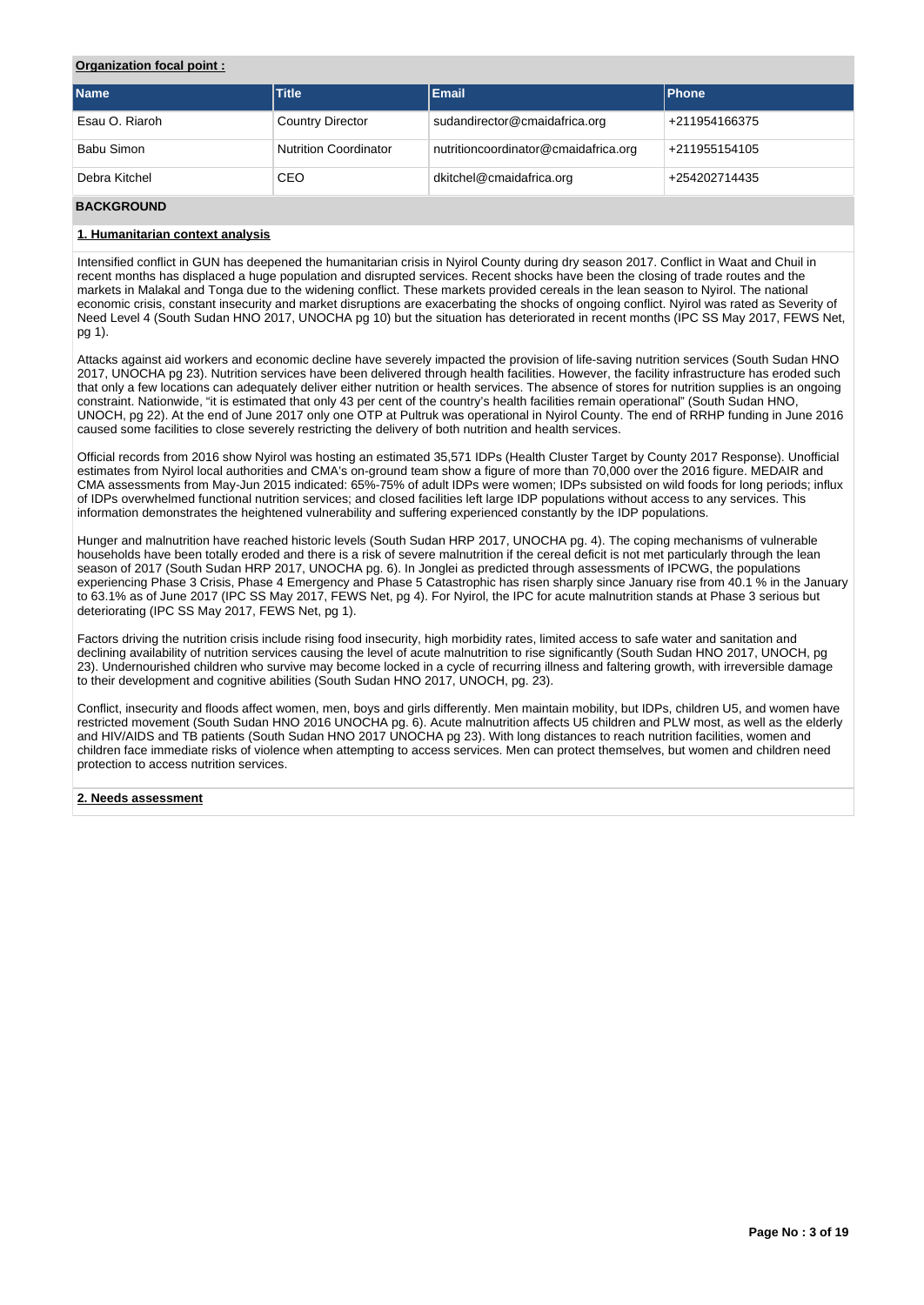Critical gaps/needs identified in the Cluster Strategy for SSHF SA2 2017 focus on the need to increase treatment of SAM and MAM for U5 children and PLW, through OTP/TSFP and stabilization centers. The cluster plans to target 60,788 individuals through these interventions (170706\_SSHF\_2017\_SA2\_ Clusters priorities and requirements).

There are clearly additional needs, especially:

- Need to provide IYFC services;
- Need for micronutrient supplementation in high risk areas;
- Need for monitoring the evolving nutrition situation.

From a SMART Survey conducted in Nyriol County in 2016, the GAM rate for U5s was 17.7% (5.4% SAM, 12.3% MAM) and 21.3% for PLW. The county caseloads were estimated as follows: U5 SAM 3,716, U5 MAM 8,464 and PLW MAM 3,561 (Final Nutrition Cluster HNO Caseload 2017). This data indicates the 2017 caseloads for U5 children and PLW have increased 14% and 25% respectively over 2016 caseloads. CMA's experience from Nyirol during the final quarter of 2016 showed SAM and MAM admissions rose by 62% even in the postharvest season (CMA Report to UNICEF and WFP). Screening of 1,157 U5 children in February showed a proxy GAM rate of 38.2% (12.1% SAM, 26.2% MAM). This data indicates the Nutrition Cluster estimated caseload is low.

Comparing GAM rates of IDP and host community, MEDAIR's data (2015) from Chuil and Puktruk for U5 children showed a rate of 16.2% for IDPs, and 7.3% for host community. For PLW of IDP households, the GAM rate was 38.7% compared with 16.6% for host population. There is clear need to ensure that IDP families are prioritized for SAM and MAM interventions.

High GAM rate for children 6 – 23 months is partly caused by worms, Vitamin A deficiency and diarrhea due to poor child feeding practices and poor hygiene and sanitation. Further, most families are now relying on wild foods for part of their daily diet, which are less nutritious for children. Delivering vitamin supplementation, de-worming and WASH messages along with OTP and TSFP services is essential. For Nyirol, total 2017 estimated U5 Vitamin A caseload is 26,468, de-worming caseload for children 12-59 months is 21,084 and caseload for IYCF support for PLW is 11,144.

Expanding lifesaving nutrition services for vulnerable U5 children and PLW of unserved IDPs will fill a critical humanitarian gap in Nyirol. The foregoing data demonstrates the priority services needed are: (1) Management of SAM and MAM for U5 children; (2) Management of MAM for PLW; (3) Provision of IYCF-Emergency interventions; and (4) Micronutrient supplementation. With support from UNICEF and WFP, CMA has established two OTP and TSFP units at Pultruk PHCC and Chuil PHCC. These facilities provide nutrition services to only 34% of the total population of Nyirol but reach 66% of IDPs. There is clear need to sustain these services and to scale-up by adding two additional OTP/TSFP facilities to reach the remaining unserved IDPs and host populations who are in greatest need.

To take advantage of cross-sector synergies, nutrition interventions need to be well integrated with health services and also collaborate with FSL fishing-kits delivery, WASH and protection messaging, and referrals for SGBV cases. Even though it is the rainy season, there is need to conduct emergency responses through joint nutrition and health outreaches to locations with large unserved IDP populations not served by static facilities. Due to distance and insecurity, case-finding outreaches and community-based protection measures are needed to ensure IDPs, PLW and children have access to services. This approach will enable effective nutrition monitoring and ensure accountability to affected populations. With SSHF funding support, CMA will sustain current nutrition units and scale-up lifesaving nutrition services to locations where unserved IDP and host populations live.

# **3. Description Of Beneficiaries**

The population in Nyirol County is predominantly Nuer ethnicity, overwhelming rural and whose livelihoods are based on agro-pastoralism. The focus of this project will be on reaching locations where large IDP populations have settled and where nutrition services are not being provided by any other nutrition sector humanitarian actor. At the end of 2016, it was estimated that Nyirol was hosting 35,571 IDPs (Health Cluster Target by County 2017 Response). Recent conflict in Waat and Chuil has caused massive displacements, with the actual number of new IDPs reported to exceed an additional 70,000 individuals (Reported by Local Authorities and CMA's On-ground Team July 2017).

As lead agent for health services in Nyirol, and with assistance from WFP and UNICEF for nutrition programming, CMA has sustained its presence on-ground since the beginning of the current crisis. This has enabled effective collaboration with CHDs and other humanitarian actors operating in Nyirol and enabled CMA to identify the locations of beneficiaries most in need of this project's assistance. The bomas where beneficiaries will be targeted are: Bariak and Pultruk in Pultruk payam; Chuil in Chuil payam; and Pading in Pading payam. These bomas comprise an estimated catchment population of 121,731, 69% of the total population of Nyirol County, and at least 23,533 IDPs, 66% of the county IDP population. The most vulnerable and at-risk populations within these target areas have been identified through CMA's monitoring surveys. The primary target beneficiaries of the project will be the IDPs and those households that are hosting IDPs. The beneficiary populations have been displaced by conflict and insecurity. The target beneficiaries within these households are the vulnerable U5 children and PLW. CMA ensures its programs are accessible to all regardless of race, tribe, gender or religious belief.

Even in non-crisis situations, this population has experienced poor nutrition, related to food insecurity and poor water and sanitation standards. IDP and IDP hosting households are seriously affected by malnutrition and crowded conditions which is causing general increase in morbidity. Men have joined the armed forces (HNO 2015 pg 3) leaving women to maintain households. CMA's personnel estimate that community-wide 50% of households are now women headed, and among IDP households 70% are women headed. The coping mechanisms of these vulnerable households have been totally eroded (South Sudan HRP 2017, UNOCHA pg 6). The target beneficiaries are now coping with IPC 4 Emergency, and conditions continue to deteriorate (IPC SS May 2017, FEWS Net, pg 1). Nyirol has been placed in the group of counties rated as Severity of Need Level 4 (South Sudan HNO 2017, UNOCHA pg 10). CMA's on-ground experience provides the same evidence provided in the HRP - HNO 2017.

The project will sustain static nutrition services at 4 centers attached to PHCCs and PHCUs including establishing one Stabilization center at Pultruk. From these centers, CMA will employ a mobile outreach approach to reach populations where nutrition services have never been provided and where there are concentrations of IDPs. Total individual direct beneficiaries of SSHF support for SAM and MAM treatments will be 3,754 (female – 2,410 and male – 1,344) of which an estimated 1,670 (45%) will be IDPs. Additionally, with the UNICEF PCA support, the total beneficiary children U5 (screened for malnutrition, screened for malaria and receiving Vitamin A supplementation, deworming, IYCF support) will be 13,234 (girls 6,882 and boys 6,352) and total PLW beneficiaries receiving IYCF interventions will be 2,424. The indirect beneficiaries will be U5 children screened, and the caretakers of U5 children receiving IYCF, health, FSL, WASH and protection messages.

#### **4. Grant Request Justification**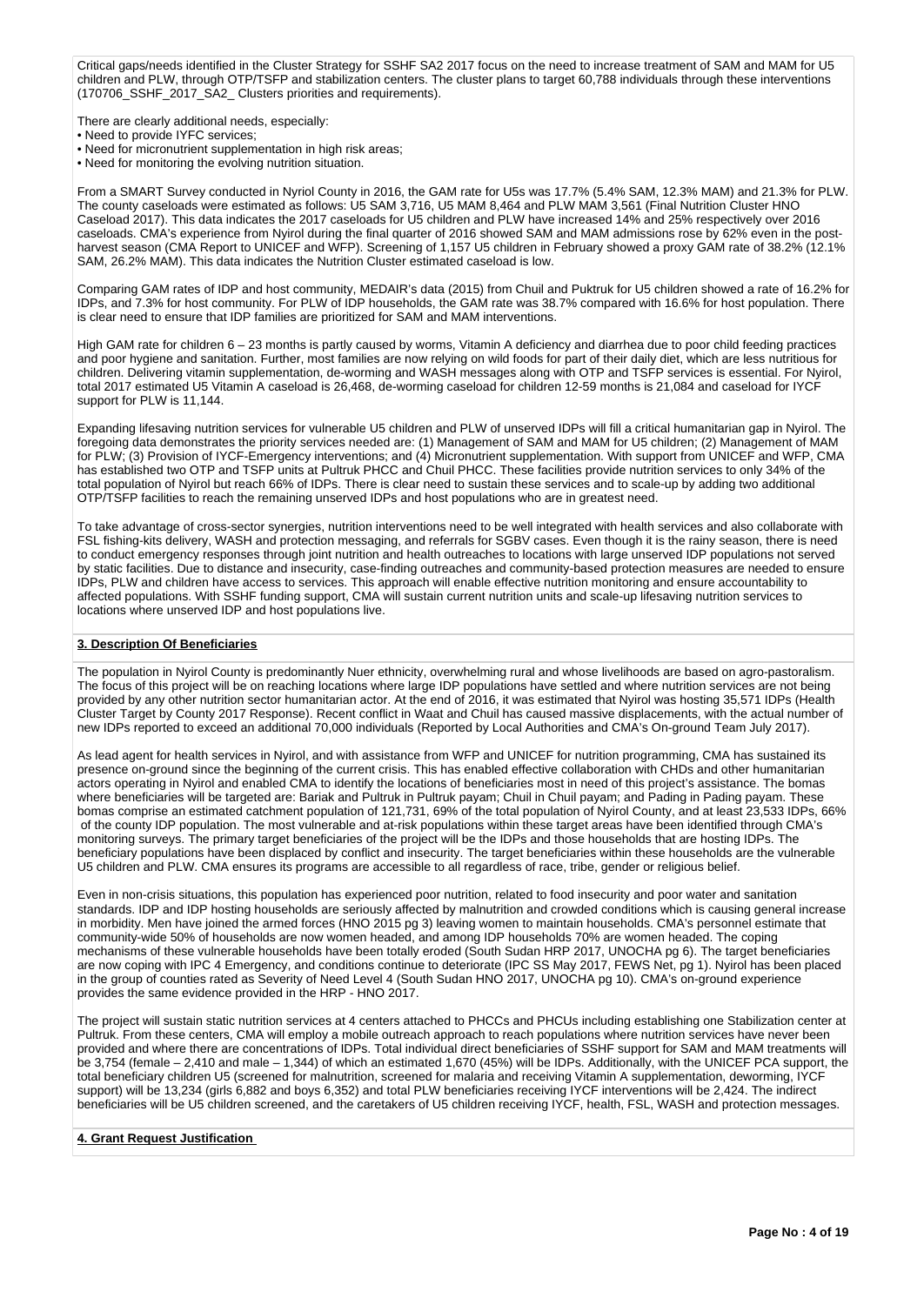The critical humanitarian gap this project will fill is the sharply rising caseload of SAM and MAM among U5 children and PLW, especially among IDPs and communities hosting large IDP populations. In Nyirol, CMA's data from its current program shows that SAM and MAM admissions increased by 62% during the final quarter of 2016 even though it was the immediate post-harvest season (CMA Report to UNICEF and WFP). Screening of 1,157 U5 children in the month of February showed a proxy GAM rate of 38.2% (12.1% SAM, 26.2% MAM). Priority services needed are treatment for SAM and MAM of U5 children and MAM of PLW with total beneficiaries of 4,938 and cost per beneficiary of \$59. The funding request to SSHF will allocate 95% of project resources toward delivering these priority life-saving services.

Justification for this project is based the evidence that as a result of the economic and political crisis of the past 3 years, and recent conflicts in Waat and Chuil that has generated a large number of new IDPs, "the coping mechanisms of vulnerable households have been totally eroded and there is a risk of severe malnutrition if the cereal deficit is not met" (South Sudan HRP 2017, UNOCHA pg 6). Further, conflict in GUN region during the past dry season closed the market routes that traditionally supply cereals to this area. Without greatly expanded support for nutrition programming, the lives of many vulnerable children and PLW will be lost.

To address this risk, the proposed project will enable CMA to sustain its current presence in two payams and expand this program to reach two additional payams where needs are greatest. With SSHF assistance, CMA will scale-up SAM and MAM services by fully integrating health and nutrition programming and reaching unserved locations through a robust outreach approach. The proposed project will add two new nutrition centers and establish one new stabilization center at Pultuk. These facilities will serve as bases to deliver the planned casefinding outreaches as well as provide static SC, OTP and TSFP services for a vulnerable population now experiencing IPC Phase 4 Emergency conditions. The SSHF assistance will provide salaries for facility-based and outreach nutrition workers, supplies and materials to establish the SC and two OTP centers, supplies needed to provide robust incentives to facilitate implementation of the outreach model. In this way the SSHF support will leverage the reach of ongoing support from CMA's FLA with WFP for TSFP supplies, and the PCA with UNICEF for OTP supplies and support for malnutrition prevent interventions. The outreach approach will enable the project to adjust to new IDP movements and provide continuity in nutrition interventions.

CMA has worked in Nyirol since 1997 and has established capacity to sustain services in the current crisis. Building on past experience, CMA will deliver nutrition services in a gender sensitive approach that includes training for nutrition workers, mobilizing communities to address gender issues as related to food and nutrition, and awareness on need for protection to enable women, girls and boys to access nutrition services in the context of insecurity and conflict. Drawing on experience, CMA has a designated security focal point, evacuation plans and protocols and clear ground rules to ensure a "do-no-harm" approach. CMA is best placed to manage these security risks. CMA is known and trusted as a competent nutrition service provider by community leaders, local authorities and the CHDs. With this experience, and to effectively utilize the training support provided by the Cluster, CMA will combine the resources of SSHF with WFP and UNICEF support to fill a critical gap and meet the need for nutrition interventions for IDP and host populations. With relevant experience and the onground presence, CMA is best positioned to deliver the proposed project.

#### **5. Complementarity**

CMA has provided nutrition services in Nyirol County since November 2015 and health services since 1997. For this SSHF funded project, CMA will draw on the lessons learned from past programs to deliver effective services in the current crisis of conflict and economic hardship. Currently, CMA has committed assistance from the WFP FLA and is well into the process of extending its PCA with UNICEF for nutrition services, and with RRHP II for health services. These agreements form the funding foundation for a complementary approach in delivery of SSHF's nutrition sector assistance.

Complementarity in Populations Reached: Ongoing support from UNICEF and WFP support static services delivered from two nutrition units established at functional PHCCs at Pultruk and Chuil. The SSHF project will add two new nutrition units at established PHCUs of Bariak and Pading and provide nutrition outreach teams to conduct outreaches targeting locations where new IDPs are concentrated and not reached by any nutrition service provider. Outreaches are planned at the rate of 4 per month from the PHCC nutrition facilities, with flexible capacity to increase this number should acute malnutrition become more severe. The SSHF project will enable delivery of lifesaving nutrition services to a much larger population of the most vulnerable IDP and host community populations within the targeted payams.

Complementarity within Nutrition Sector: Resources from UNICEF PCA provide support for OTP for U5 children from static units, IYCF, Vitamin A supplementation and deworming, while the WFP FLA provides support for TSFP for U5 children and PLW, also from static units. The assistance from SSHF will enable the scale up of the most urgently needed OTP and TSFP services by adding human resource capacity to manage increased incidence of SAM and MAM and increase case-finding outreaches, while the UNICEF PCA will continue providing the preventative IYCF, Vitamin A supplementation and deworming support. The SSHF project will add the stabilization center at Pultruk, provide stores and facilities at two new sites to complete the most needed set-up for delivery of nutrition services. The combination of strong outreach and increased human resource capacity will also enable strengthened monitoring of the nutrition situation especially in unreached locations.

Complementarity Across Sectors (Nutrition - Health – WASH – Protection - FSL): The SSHF funded nutrition services will be delivered fully integrated with health services at the level of static services and outreach services achieving efficiency and effectiveness of the integrated approach and related synergy and complementarity. Further, from both the static services and outreach services, WASH messages and protection awareness will be constantly delivered through community promotion, meetings with affected populations and IEC sessions. FSL fishing kits can also be delivered when available. Further, CMA will engage with other humanitarian actors in Nyirol County and through these channels CMA will ensure effective and timely coordination with all humanitarian actors delivering programs in the targeted locations of this project. The functional PHCCs where nutrition units will be established all have effective working relationships with local authorities and community leaders. Chuil and Pultruk have and well-maintained landing strips, while the Pading landing strip needs rehabilitation and Bariak will be reached by road. These attributes and assets will provide ideal bases for the delivery of more complete WASH, FSL, BSFP and other emergency assistance whenever other humanitarian partners can avail their sectoral assistance to the areas covered through this project.

# **LOGICAL FRAMEWORK**

# **Overall project objective**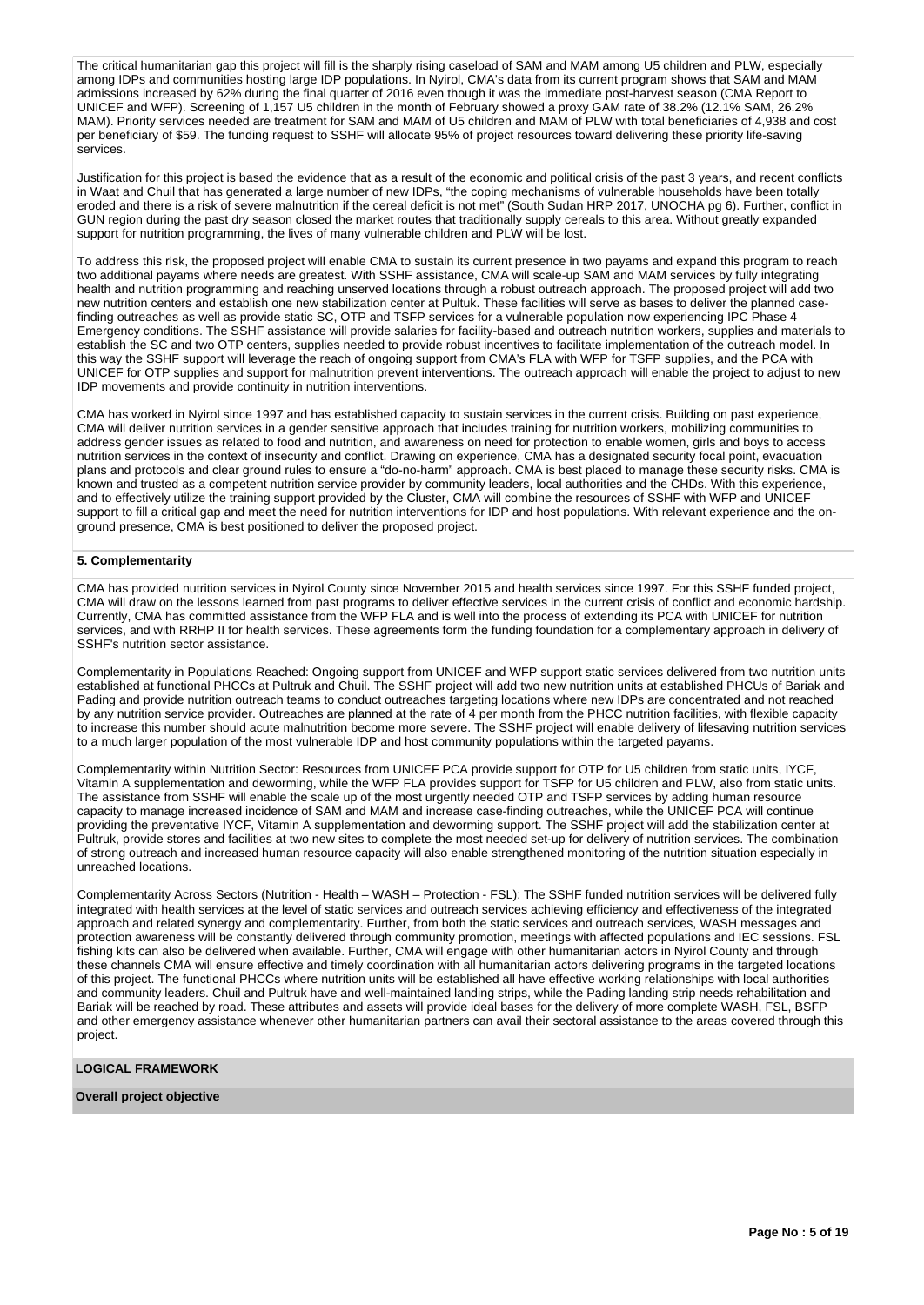The overall objective of the project is to save lives of U5 children and PLW suffering SAM and MAM in payams not being adequately served in Nyirol County. The specific project objectives are to:

1. Deliver quality lifesaving management of acute malnutrition for the most vulnerable and at risk.

2. Increase access to integrated programs preventing under nutrition for the most vulnerable and at risk children and ensure enhanced needs analysis of nutrition situation and enhanced monitoring and coordination of emergency nutrition response.

3. Increase access to safe and integrated nutrition, FSL, health and WASH responses in payams with critical levels of acute malnutrition.

The project will help sustain two current nutrition facilities, add a SC in Pultruk and scale up service delivery of OTP and TSFP in two additional locations (Bariak and Pading) in Nyirol County. Current facilities are at Pultruk and Chuil PHCCs. From these 4 static facilities, the project will be mainly focused on life-saving treatment of SAM and MAM, but also promote malnutrition prevention (IYCF-E) along with WASH messages, provision of vitamin A supplementation and deworming.

The project will mainly be implemented in the rainy season. Historically this has provided a time of relative peace from major conflict. The project will utilize the period of relative period of peace to implement integrated responses employing joint nutrition case finding and health outreaches to unserved IDPs and deliver protection, WASH and FSL messages to schools and communities along with nutrition and health promotion messages. In the context of constant insecurity, through the outreaches to locations of new IDPs and vulnerable households, project personnel will actively seek the victims of SGBV, refer these vulnerable victims to health facilities for CMR and SGBV services and advocate among community leaders for community-based protection measures that will ensure IDPs, PLW and children have unimpeded access to nutrition services. The project will support community awareness raising and advocacy to help communities reduce the risk of GBV. This approach will also enable effective nutrition monitoring and ensure accountability to affected populations. Where feasible CMA will collaborate with FSL programs for delivery of fishing kits, vegetable seeds and tools.

Important cross-cutting themes will be (1) mainstreaming gender equality; (2) accountability to affected populations; and (3) protection of vulnerable populations. By engaging men and women leaders of host and IDP communities, the project will ensure that gender, accountability and protection are integrated into nutrition service delivery. Feedback from outreaches and regular meetings with host community and IDP leaders will be applied in ongoing programming. Guidelines from the Nutrition Cluster on gender mainstreaming and protection are important resources for training personnel and for designing nutrition interventions for gender and protection. Tools prepared by IASC to ensure accountability to affected populations will be critical references for CMA. In the context of constant insecurity, the economic crisis now forms an additional risk. To manage these risks, CMA will: (1) strive to maintain a one month stock of essential nutrition supplies; (2) maintain good relationships with local authorities and leaders as they are best placed to provide security of personnel and supplies in an emergency.

Complementarity will be achieved as the nutrition program will be fully integrated with CMA's health services and by coordinating and collaborating closely with other humanitarian actors delivering WASH, protection and FSL projects. Currently, CMA is in the process of finalizing a new PCA with UNICEF for nutrition program into 2018. The current FLA with WFP ends in December 2017. Presently, conflict/insecurity is not impeding access to Nyirol.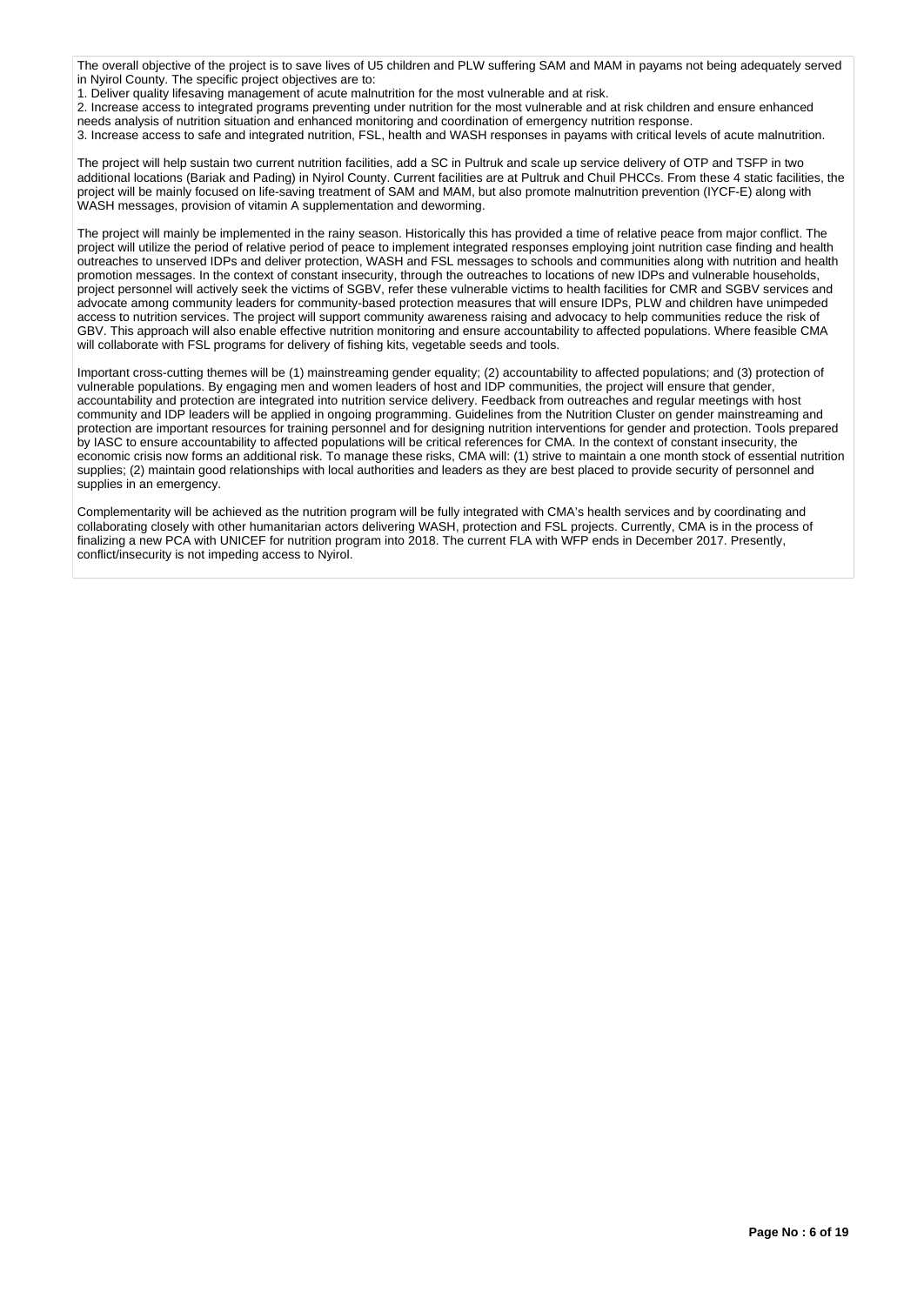| <b>NUTRITION</b>                                                                                                                     |                                                                                                      |                                 |
|--------------------------------------------------------------------------------------------------------------------------------------|------------------------------------------------------------------------------------------------------|---------------------------------|
| <b>Cluster objectives</b>                                                                                                            | Strategic Response Plan (SRP) objectives                                                             | <b>Percentage of activities</b> |
| Deliver quality lifesaving management of<br>acute malnutrition for the most vulnerable<br>and at risk.                               | SO1: Save lives and alleviate the suffering of<br>those most in need of assistance and<br>protection | 90                              |
| Increase access to integrated programmes<br>preventing under nutritionfor the most<br>vulnerable and at risk.                        | SO2: Protect the rights and uphold the dignity<br>of the most vulnerable                             | 5.                              |
| Increase access to integrated nutrition,<br>health and WASH FSL responses in counties<br>with critical levels of acute malnutrition. | SO3: Support at-risk communities to sustain<br>their capacity to cope with significant threats       | 5                               |

**Contribution to Cluster/Sector Objectives :** The project will be implemented in Nyirol County rated as IPC 4 Emergency (IPC SS May 2017, FEWS Net, pgs 4). While the Health Cluster estimated a total of 35,541 IDPs in Nyirol at the end of 2016, recent reports from local authorities indicate the 2017 conflicts in Waat and Chuil have added as many as 70,000 new IDPs to the 2016 totals. Three payams will be covered with 4 OTP facilities and 1 SC. These payams comprise an estimated 69% of the total population of Nyirol County, and 66% of the IDP population. Caseload estimates are as follows: U5 SAM 3,716, U5 MAM 8,464 and PLW MAM 3,561 (Final Nutrition Cluster HNO Case Load 2017).

Project objective 1 will deliver quality lifesaving management of acute malnutrition targeting the most vulnerable and at risk girls and boys 6- 59 months and PLW. The following targets will be achieved: U5 SAM – 854, U5 MAM –1,945 and PLW MAM – 955 individuals. In the 6 month period of the project, planned coverage of these life-saving nutrition interventions is 30% of Nyirol's total U5 SAM and U5 MAM caseloads and 35% of PLW caseload. The total SA2 Cluster target beneficiaries for SAM and MAM interventions is 60,788 (170706\_SSHF\_2017\_SA2\_ Clusters priorities and requirements). This project will contribute at least 8% of the Cluster's target.

To achieve this objective, the project will provide human resources, in-service training for these workers and 18 health workers, and support to facilitate a robust nutrition outreach approach to areas where large IDP populations have settled but not being served by any nutrition partner. The project will conduct screening (including screening of U5 children for malaria and provide iron folate for PLW) and treatment services both from the static sites and through outreaches. To achieve gender equality in opportunity to access nutrition services, communities will be organized to protect vulnerable women and children so they can consistently access nutrition services. The nutrition services of this project will be fully integrated with CMA's health services in the same locations sharing human, facilities and transportation resources. Demonstrating the high priority of this objective, at least 95% of activity and budget are allocated to its implementation. These interventions will deliver on SA1 CO1 and contribute significantly to the cluster's beneficiary targets.

Project objective 2 will be supported through CMA's PCA with UNICEF to increase access to integrated programs preventing under nutrition.SSHF support will focus on enhancing needs analysis of nutrition situation, monitoring and coordination of emergency nutrition response. And project objective 3 will Increase access to safe and integrated nutrition, FSL, health and WASH responses in payams with critical levels of acute malnutrition. CMA's PCA will include increasing coverage of Vitamin A supplementation and deworming children and delivery of IYCF-E interventions. SSHF support will provide for a SMART survey and sharing monthly nutrition reports with collaborating humanitarian actors, and increasing coordination/integration with health, FSL and WASH programming. These activities will deliver on the cluster's strategy of enhancing complementarity and coordination and cross-sector integration.

CMA is in the process of extending its PCA with UNICEF to continue providing supplies and personnel salaries for OTP SAM services, the prevention of malnutrition including IYCF, Vitamin A supplementation, deworming, and promotion of WASH messages. Further, CMA has a FLA with WFP for TSFP for U5 MAM and PLW MAM services. The funding support from SSHF will complement UNICEF and WFP resources to enable the scale-up of U5 SAM and MAM and PLW MAM services and complete the implementation of this project and deliver on the clusters strategy of leveraging funding resources.

## **Outcome 1**

Expected project outcome is the lives of U5 children and PLW suffering SAM and MAM saved in payams not being adequately served in Nyirol County.

# **Output 1.1**

# **Description**

Quality lifesaving management of acute malnutrition delivered for the most vulnerable and at risk.

#### **Assumptions & Risks**

Assumptions: that CMA can sustain functional nutrition facilities and deliver nutrition services integrated with health services from static facilities and to use static facilities as bases for mobilizing nutrition outreaches to access areas and IDP populations where nutrition services are most needed; and that CMA can recruit and sustain personnel for delivery of nutrition services in the context of insecurity and the economic crisis; and that target populations especially PLW, U5 children and elderly can be protected and freely access services; and that CMA can access sufficient of nutrition supplies to meet the needs of SAM and MAM patients.

Risks: Political unrest/conflict and the economic crisis will disrupt delivery of project materials and inputs, and deployment of personnel in unserved areas; localized insecurity could disrupt project delivery of outreach services; and prevent populations from accessing services especially in IDP and woman headed household circumstances.

To mitigate this risk, CMA will procure materials and inputs in advance of utilization, and CMA will engage leaders of affected populations and host communities in community-based assessments for delivery of static nutrition and outreaches services, and apply the "do-no-harm" approach to reduce the potential for conflict. CMA will mobilize community-based protection committees to ensure vulnerable persons especially PLW and U5 children have access to needed services. Further, CMA will focus recruitment and training on skilled South Sudanese personnel and sensitize personnel to the stress and trauma experienced by target populations.

#### **Indicators**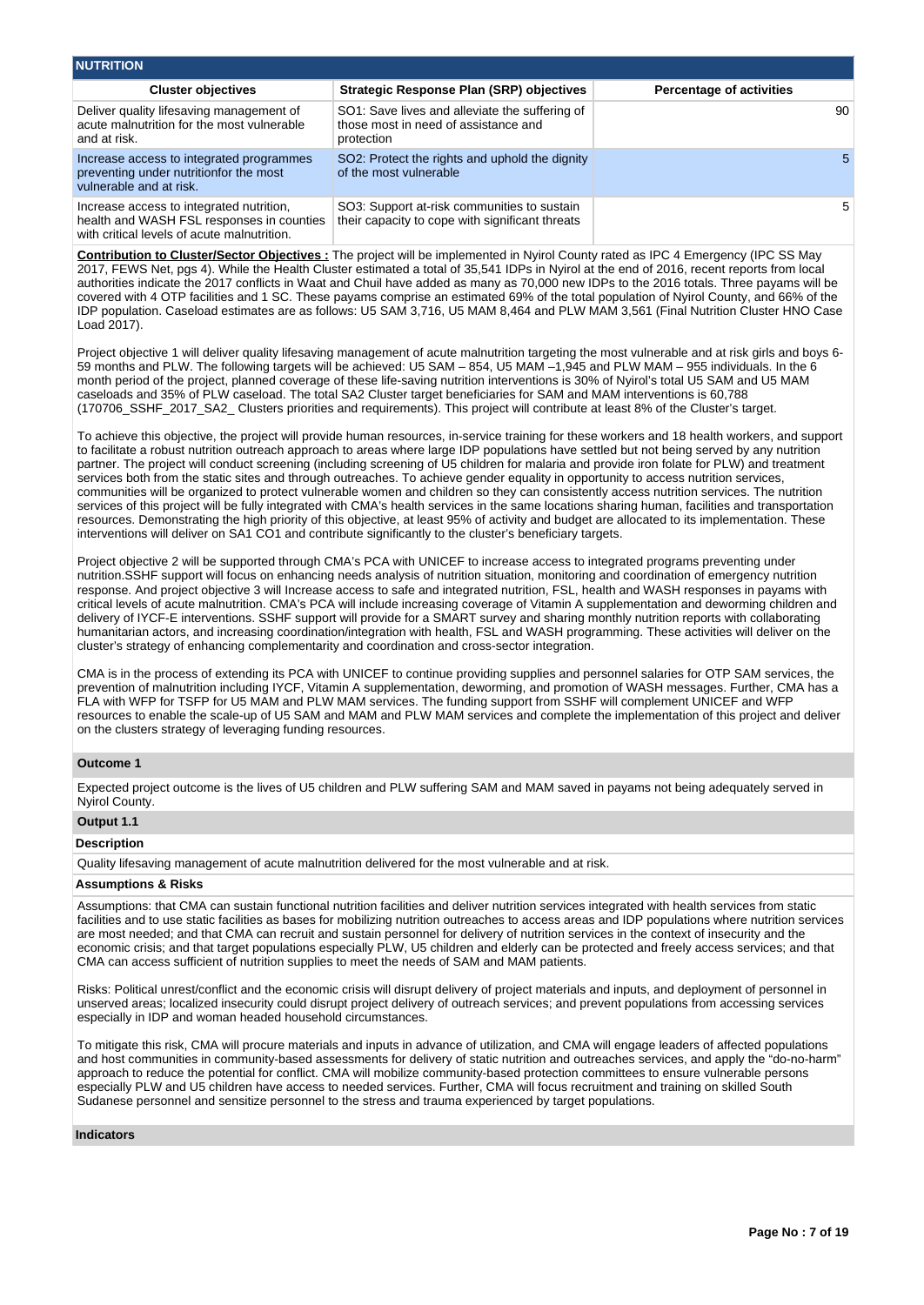|                   |                                                             |                                                                                                                                                      | <b>End cycle beneficiaries</b> |              |                   |           | End<br>cycle  |
|-------------------|-------------------------------------------------------------|------------------------------------------------------------------------------------------------------------------------------------------------------|--------------------------------|--------------|-------------------|-----------|---------------|
| Code              | <b>Cluster</b>                                              | <b>Indicator</b>                                                                                                                                     | <b>Men</b>                     | <b>Women</b> | <b>Boys</b> Girls |           | <b>Target</b> |
| Indicator 1.1.1   | <b>NUTRITION</b>                                            | [Frontline] Number of nutrition sites providing<br>integrated OTP and TSFP services in the same<br>site                                              |                                |              |                   |           |               |
|                   | <b>Means of Verification:</b> CMA quarterly project reports |                                                                                                                                                      |                                |              |                   |           |               |
| Indicator 1.1.2   | <b>NUTRITION</b>                                            | [Frontline] Percentage of PLWs/care givers who<br>are aware of their rights and entitlements with<br>respect to nutrition programs                   |                                |              |                   |           | 40            |
|                   | <b>Means of Verification:</b> CMA quarterly project reports |                                                                                                                                                      |                                |              |                   |           |               |
| Indicator 1.1.3   | <b>NUTRITION</b>                                            | [Frontline] Percentage of PLWs who consider the<br>complaints mechanisms effective, Confidential<br>and safe.                                        |                                |              |                   |           | 25            |
|                   | <b>Means of Verification:</b> CMA quarterly project reports |                                                                                                                                                      |                                |              |                   |           |               |
| Indicator 1.1.4   | <b>NUTRITION</b>                                            | [Frontline] Estimated number of girls and boys (6-<br>59 months) newly admitted with SAM in OTPs and<br>treated with RUTF supplies from the pipeline |                                |              | 410               | 444       | 854           |
|                   | <b>Means of Verification:</b> CMA quarterly project reports |                                                                                                                                                      |                                |              |                   |           |               |
| Indicator 1.1.5   | <b>NUTRITION</b>                                            | [Frontline] Percentage of SAM discharged cured<br>(cure rate) out of the total discharged from TFP<br>(OTP/SC) services                              |                                |              |                   |           | 75            |
|                   | <b>Means of Verification:</b> CMA quarterly project reports |                                                                                                                                                      |                                |              |                   |           |               |
| Indicator 1.1.6   | <b>NUTRITION</b>                                            | [Frontline] Percentage of SAM children defaulted<br>(defaulter rate) out of the total discharged from<br>TFP (OTP/SC                                 |                                |              |                   |           | 15            |
|                   | <b>Means of Verification:</b> CMA quarterly project reports |                                                                                                                                                      |                                |              |                   |           |               |
| Indicator 1.1.7   | <b>NUTRITION</b>                                            | [Frontline] Percentage of SAM discharged died<br>(death rate) out of the total discharged from TFP<br>(OTP/SC) services                              |                                |              |                   |           | 3             |
|                   | <b>Means of Verification:</b> CMA quarterly project reports |                                                                                                                                                      |                                |              |                   |           |               |
| Indicator 1.1.8   | <b>NUTRITION</b>                                            | [Frontline] Estimated number of girls and boys (6-<br>59 months) newly admitted with MAM and treated<br>with RUSF supplies from the pipeline         |                                |              | 934               | 1,01<br>1 | 1,945         |
|                   | <b>Means of Verification:</b> CMA quarterly project reports |                                                                                                                                                      |                                |              |                   |           |               |
| Indicator 1.1.9   | <b>NUTRITION</b>                                            | [Frontline] Number of PLWs with acute<br>malnutrition newly admitted for treatment in TSFP                                                           |                                | 955          |                   |           | 955           |
|                   | <b>Means of Verification:</b> CMA monthly project reports.  |                                                                                                                                                      |                                |              |                   |           |               |
| <b>Activities</b> |                                                             |                                                                                                                                                      |                                |              |                   |           |               |

**Activity 1.1.1** 

rehabilitate outpatient units and supply stores for OTP and TSFP nutrition services.

# **Activity 1.1.2**

provide community-based nutrition workers to deliver OTP and TSFP services from static sites and outreaches.

# **Activity 1.1.3**

provide in-service training for nutrition personnel on the vulnerability of targeted affected populations and on gender, trauma, GBV sensitivity, the risk of patients in the IDP context and the referral pathway for GBV survivors.

# **Activity 1.1.4**

establish complaint and feedback mechanisms in nutrition sites at Pultruk, Bariak, Pading and Chuil nutrition sites.

# **Activity 1.1.5**

raise awareness and provide information on beneficiaries on their rights and entitlement in the nutrition sites in targeted locationS.

# **Activity 1.1.6**

involve communities in design, implementation, monitoring and evaluation of nutrition project interventions in targeted sites.

# **Activity 1.1.7**

admit children into OTP for SAM treatment including malaria testing

# **Activity 1.1.8**

admit children into TSFP for MAM treatment.

# **Activity 1.1.9**

admit PLW into TSFP for treatment of MAM.

**Output 1.2**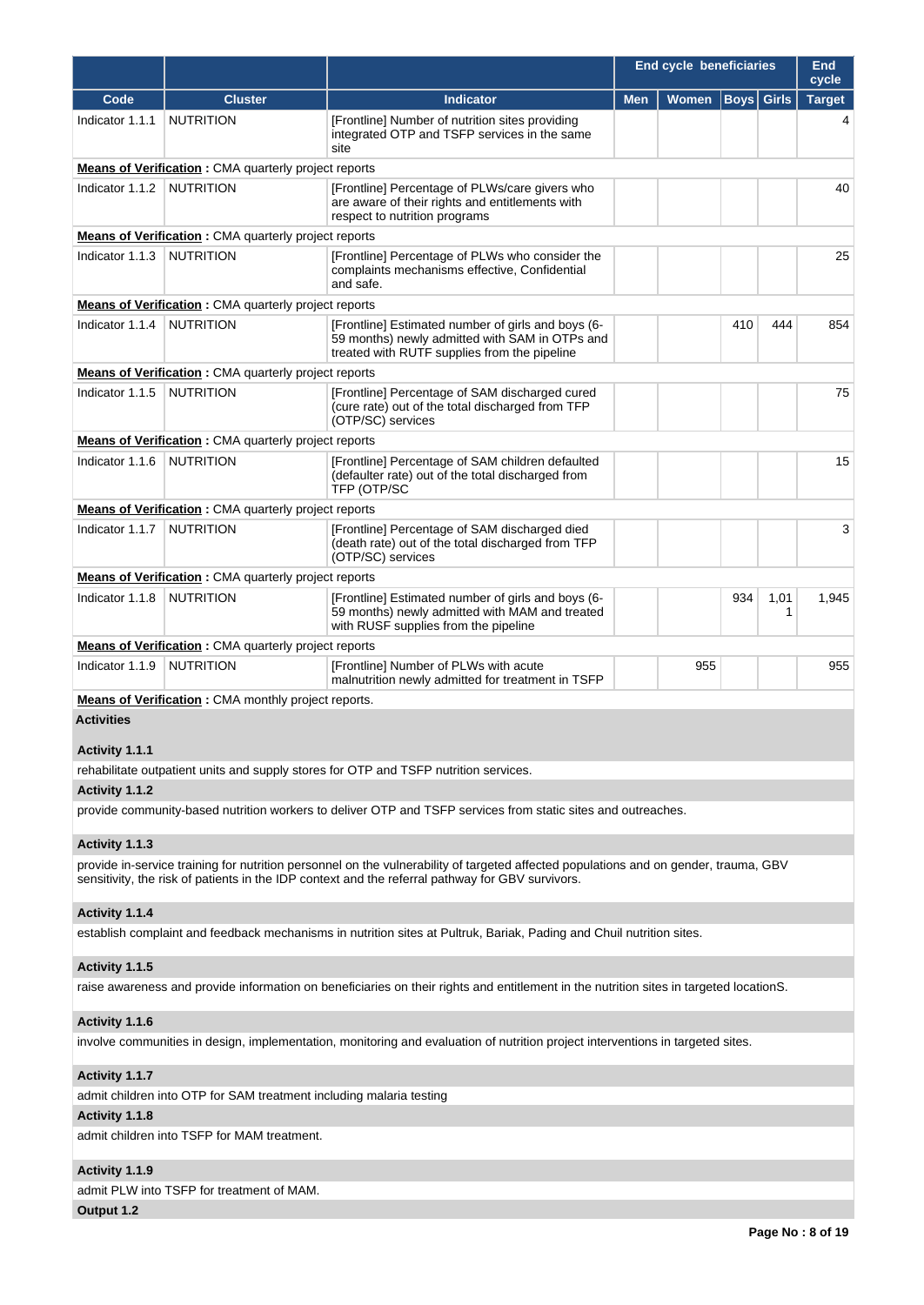#### **Description**

Increased access to integrated programs preventing undernutrition including community screening, and delivery of protection, health, nutrition and WASH messages and SMART surveys.

# **Assumptions & Risks**

Assumptions: that localized insecurity will not prevent community outreach approach to deliver screening activities, Vitamin A and deworming services, IYCF, nutrition and WASH messages, and SMART surveys and that the PCA with UNICEF will be extended, and that the CMA will retain management and M&E personnel to complete the analysis of data and reporting in a timely manner.

Risks: Localized conflict could prevent implementation of outreaches intended to deliver screening activities and prevent the project from delivering other lifesaving services.

To mitigate these risks, CMA will recruit and train local nutrition workers and engage local leaders and mother-to-mother support groups to assist in screening activities.

#### **Indicators**

|                                                           |                                                           |                                                                                                             | End cycle beneficiaries |              |                   |           | End<br>cycle  |  |
|-----------------------------------------------------------|-----------------------------------------------------------|-------------------------------------------------------------------------------------------------------------|-------------------------|--------------|-------------------|-----------|---------------|--|
| Code                                                      | <b>Cluster</b>                                            | <b>Indicator</b>                                                                                            | <b>Men</b>              | <b>Women</b> | <b>Boys</b> Girls |           | <b>Target</b> |  |
| Indicator 1.2.1                                           | <b>NUTRITION</b>                                          | [Frontline] Number of children (6-59 months)<br>screened and referred for treatment of either SAM<br>or MAM |                         |              | 1,34<br>4         | 1,45<br>5 | 2.799         |  |
| <b>Means of Verification: CMA monthly project reports</b> |                                                           |                                                                                                             |                         |              |                   |           |               |  |
| Indicator 1.2.2                                           | <b>NUTRITION</b>                                          | [Frontline] Number of functional mother-to-mother<br>support groups                                         |                         |              |                   |           | 5             |  |
|                                                           | <b>Means of Verification:</b> CMA monthly project reports |                                                                                                             |                         |              |                   |           |               |  |
| Indicator 1.2.3                                           | <b>NUTRITION</b>                                          | [Frontline] Number of pre and post SMART<br>surveys undertaken                                              |                         |              |                   |           |               |  |
|                                                           | <b>Means of Verification: CMA monthly project reports</b> |                                                                                                             |                         |              |                   |           |               |  |
| Indicator 1.2.4                                           | <b>NUTRITION</b>                                          | Number of monthly reports submitted on time                                                                 |                         |              |                   |           | 6             |  |
|                                                           | Means of Verification : CMA monthly project reports       |                                                                                                             |                         |              |                   |           |               |  |

**of Verification :** CMA monthly project reports.

# **Activities**

## **Activity 1.2.1**

screen malnourished U5 girls / boys ensuring IDP, women headed households are reached and refer SAM and MAM cases for treatment **Activity 1.2.2** 

provide in-service training of nutrition and health workers on delivery of protection, health, nutrition and WASH messages

## **Activity 1.2.3**

deliver protection, health, nutrition and WASH messages through outreaches routinely at OTP and TSFP centers

## **Activity 1.2.4**

mobilize and train mother to mother support groups on protection, health, nutrition and WASH messages, and integrate men in awareness raising

# **Activity 1.2.5**

conduct SMART survey in area prioritized with GAM and SAM above emergency thresholds undertaken by a professional in the field of nutrition monitoring and assessment and a sample size targeting at least 600 respondents.

# **Activity 1.2.6**

conduct monitoring and prepare regular monthly and quarterly reports that analyze and report results of SAM and MAM program data on a monthly basis to nutrition cluster partners and humanitarian actors, including analysis of impacts on affected populations

# **Output 1.3**

#### **Description**

Access to integrated nutrition, health, FSL and WASH responses increased.

#### **Assumptions & Risks**

Assumptions: that ongoing conflict, insecurity and economic crisis will not prevent humanitarian partners from delivering their programs and coordinating activities with one another, and that CMA can access areas and IDP populations where nutrition services are most needed; and that populations especially PLW, U5 children and elderly can access services; and that CMA can access sufficient inputs and supplies to deliver the integrated program.

Risks: localized insecurity could disrupt delivery of health and nutrition services and the economic and political crisis could break the supply chain and disrupt the standard liaison and consultation forums among humanitarian actors necessary for successful implementation of the integrated program.

To mitigate this risk, CMA will engage leaders of affected populations and host communities in community-based assessments for delivery of nutrition and health services, and apply the "do-no-harm" approach to reduce the potential for conflict. CMA will procure materials and inputs in advance of utilization, and engage with coordination forums/meetings at the county and federal levels to ensure requisite coordination can be implemented.

**Indicators**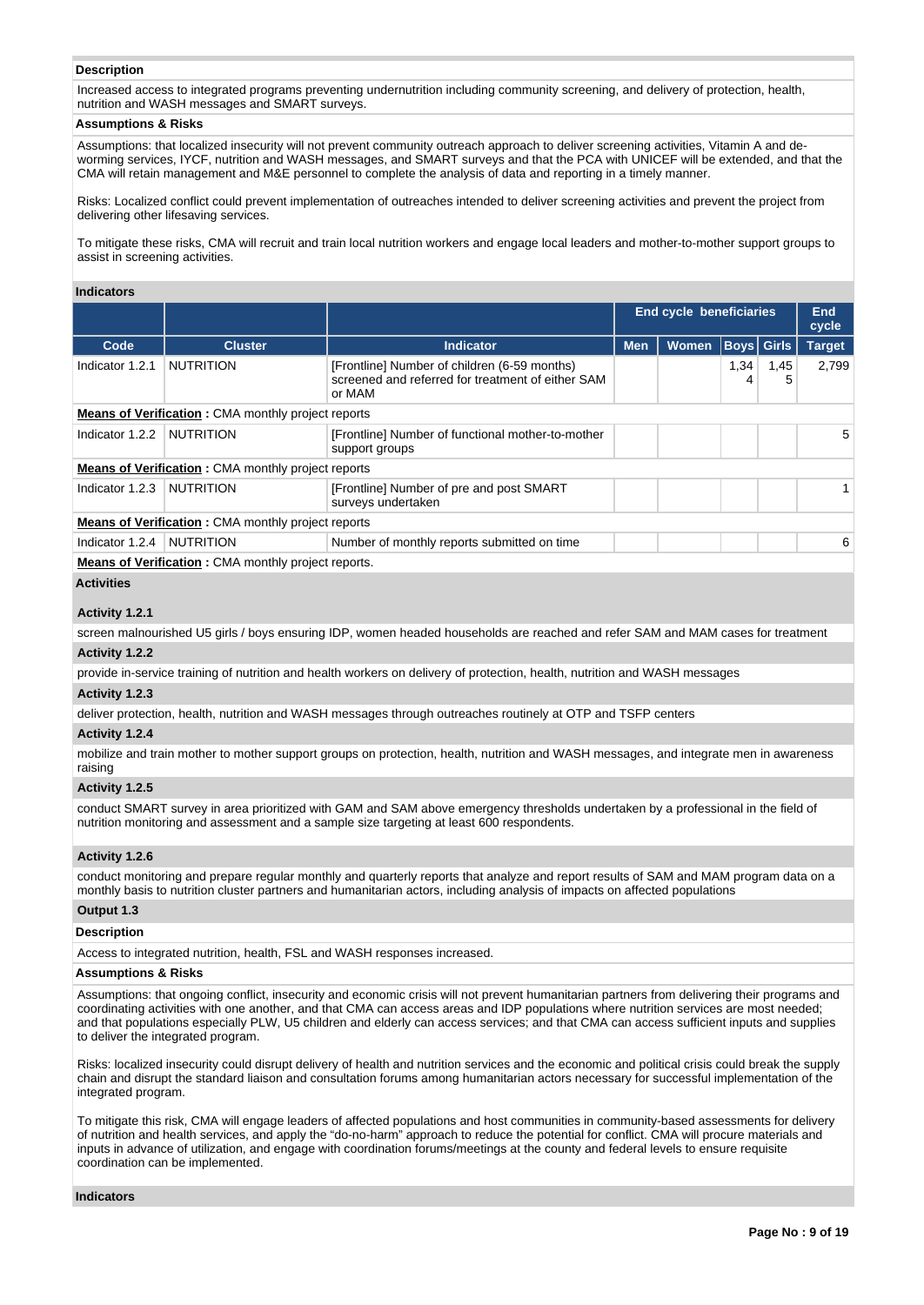|                   |                                                             |                                                                                                       |            |              |                   |  | <b>End cycle beneficiaries</b> |  |  | End<br>cycle |
|-------------------|-------------------------------------------------------------|-------------------------------------------------------------------------------------------------------|------------|--------------|-------------------|--|--------------------------------|--|--|--------------|
| Code              | <b>Cluster</b>                                              | <b>Indicator</b>                                                                                      | <b>Men</b> | <b>Women</b> | <b>Boys Girls</b> |  | <b>Target</b>                  |  |  |              |
| Indicator 1.3.1   | <b>NUTRITION</b>                                            | Number of nutrition sites delivering services<br>integrated with health services                      |            |              |                   |  | 4                              |  |  |              |
|                   | <b>Means of Verification:</b> CMA quarterly project reports |                                                                                                       |            |              |                   |  |                                |  |  |              |
| Indicator 1.3.2   | <b>NUTRITION</b>                                            | [Frontline] Number of health, WASH, nutrition<br>sessions conducted by community nutrition<br>workers |            |              |                   |  | 80                             |  |  |              |
|                   | <b>Means of Verification:</b> CMA quarterly project reports |                                                                                                       |            |              |                   |  |                                |  |  |              |
| <b>Activities</b> |                                                             |                                                                                                       |            |              |                   |  |                                |  |  |              |

#### **Activity 1.3.1**

deliver nutrition services integrated with health services, from shared facilities, and utilizing common transport and equipment and deliver health, WASH and nutrition education through community outreaches and from static nutrition sites

## **Activity 1.3.2**

community nutrition workers deliver protection, health, WASH and nutrition education through community outreaches

#### **Additional Targets :**

# **M & R**

## **Monitoring & Reporting plan**

The baseline for this project has been derived from Nutrition Cluster estimates for populations and SAM and MAM caseloads within the targeted catchment areas of Nyirol County. CMA will use the following tools to monitor project activities: (1) Focused community surveys to monitor protection, impacts of awareness outreaches and IDP access to nutrition facilities; (2) Community nutrition screening to monitor rates of SAM and MAM, including SAM with medical complications; (3) Reports on regular consultations with affected populations (host community, IDP, vulnerable women, girls and boys) to ensure participation in planning and monitoring the program, access to services, implementation of a complaints mechanism and awareness on complaints process, and ensure a system of representation of affected populations is in place; (4) Monthly nutrition reports from each nutrition site and screening and case-finding outreaches to locations of vulnerable populations; (5) Monthly activity reports from nutrition units providing data not included in the monthly nutrition reports; (6) Quarterly project reports to donors; (7) Quarterly field monitoring and evaluation reports.

Project reports will provide assessment of planned versus actual output results using the indicators identified in the logical framework, and data disaggregated on the basis of gender and age. To monitor output achievement, the County Nutritionist will ensure each nutrition site will collect data on SAM and MAM treatments of U5 children, number of referrals of SAM with medical complications, MAM treatment of PLW, data from screening U5 children and PLW using the MUAC technique, participants in nutrition promotion, FSL, WASH, health and protection message sessions, and mortality data from treatment services. This data will be analyzed at the PHCC level, and worsening trends in malnutrition will be investigated, and crisis and catastrophic situations will be responded to rapidly. The CMA Nutrition Coordinator and County Nutritionist will conduct the monitoring visits to the sites delivering CMAM services at least once per quarter, and more frequently if required. These personnel will work together to complete the monthly reports and the compilation of this data into the quarter and final reports. When results are unsatisfactory, CMA's Medical Program Manager with the Nutrition Coordinator will ensure that measures are taken to improve performance. In relation to outcome monitoring, the M and E Specialist will lead the analysis of information gathered through the community surveys and meetings and consultations with affected populations, communities and local authorities, etc. Results of this analysis will be used by CMA for review of strategies and approaches to delivery of nutrition services in the current crisis, and for future planning and application at the county level. CMA will share reports and compare nutrition data with other partners.

In order to plan appropriate and timely responses to any worsening nutrition emergencies, CMA will constantly monitor changes in local conditions that may affect the implementation of nutrition services (movement of IDPs, conflict and displacement due to hunger, etc.). If an unusual trend or crisis is detected, CMA is well placed to inform the Nutrition Cluster, UNICEF, WFP and other agencies, so that complementary, consistent and coordinated responses can be carried out.

| Workplan                                                                                                                                                                         |      |     |                |   |   |   |                |    |             |              |           |              |
|----------------------------------------------------------------------------------------------------------------------------------------------------------------------------------|------|-----|----------------|---|---|---|----------------|----|-------------|--------------|-----------|--------------|
| <b>Activitydescription</b>                                                                                                                                                       | Year | Y). | $\overline{2}$ | 3 | 5 | 6 | $\overline{7}$ | 8  | $9^{\circ}$ |              | 110111112 |              |
| Activity 1.1.1: rehabilitate outpatient units and supply stores for OTP and TSFP<br>nutrition services.                                                                          | 2017 |     |                |   |   |   |                | X. | ΙX.         |              |           |              |
|                                                                                                                                                                                  | 2018 |     |                |   |   |   |                |    |             |              |           |              |
| Activity 1.1.2: provide community-based nutrition workers to deliver OTP and TSFP<br>services from static sites and outreaches.                                                  | 2017 |     |                |   |   |   |                | X. | X.          | $\mathsf{X}$ | IX.       | $\mathsf{X}$ |
| 2018                                                                                                                                                                             |      | X   |                |   |   |   |                |    |             |              |           |              |
| Activity 1.1.3: provide in-service training for nutrition personnel on the vulnerability<br>of targeted affected populations and on gender, trauma, GBV sensitivity, the risk of | 2017 |     |                |   |   |   |                | X. | X           |              | X         | X            |
| patients in the IDP context and the referral pathway for GBV survivors.                                                                                                          | 2018 |     |                |   |   |   |                |    |             |              |           |              |
| Activity 1.1.4: establish complaint and feedback mechanisms in nutrition sites at<br>Pultruk, Bariak, Pading and Chuil nutrition sites.                                          | 2017 |     |                |   |   |   |                | X  | x           |              |           |              |
| 2018                                                                                                                                                                             |      |     |                |   |   |   |                |    |             |              |           |              |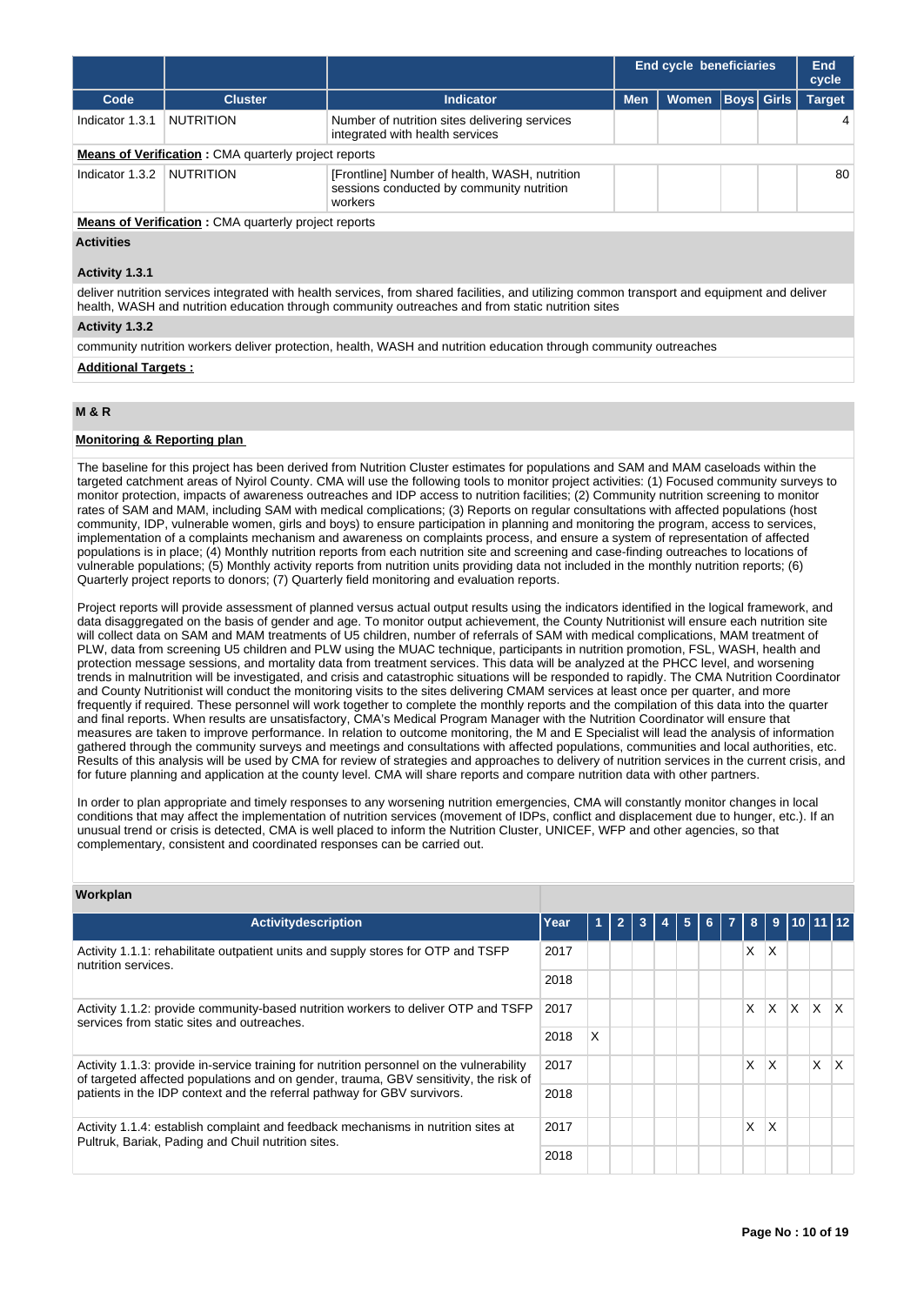| 2017<br>Activity 1.1.5: raise awareness and provide information on beneficiaries on their<br>rights and entitlement in the nutrition sites in targeted locationS.                                         |      |          |    |              | $X$ $X$ $X$ $X$ $X$ |              |                         |
|-----------------------------------------------------------------------------------------------------------------------------------------------------------------------------------------------------------|------|----------|----|--------------|---------------------|--------------|-------------------------|
|                                                                                                                                                                                                           | 2018 |          |    |              |                     |              |                         |
| Activity 1.1.6: involve communities in design, implementation, monitoring and<br>evaluation of nutrition project interventions in targeted sites.                                                         | 2017 |          | X. | $X$ $X$      |                     | X            | $\mathsf{X}$            |
|                                                                                                                                                                                                           | 2018 | X        |    |              |                     |              |                         |
| Activity 1.1.7: admit children into OTP for SAM treatment including malaria testing                                                                                                                       | 2017 |          | X. | $\mathsf{X}$ | $\times$            |              | X                       |
|                                                                                                                                                                                                           | 2018 | $\times$ |    |              |                     |              |                         |
| Activity 1.1.8: admit children into TSFP for MAM treatment.                                                                                                                                               | 2017 |          | X. | X            | $\mathsf{X}$        | $\mathsf{X}$ | $\mathsf{X}$            |
|                                                                                                                                                                                                           | 2018 | $\times$ |    |              |                     |              |                         |
| Activity 1.1.9: admit PLW into TSFP for treatment of MAM.                                                                                                                                                 | 2017 |          | X. | X X          |                     | $x \times$   |                         |
|                                                                                                                                                                                                           | 2018 | X        |    |              |                     |              |                         |
| Activity 1.2.1: screen malnourished U5 girls / boys ensuring IDP, women headed<br>households are reached and refer SAM and MAM cases for treatment                                                        | 2017 |          | X  | $\mathsf{X}$ | <b>X</b>            | ΙX.          | $\mathsf{X}$            |
|                                                                                                                                                                                                           | 2018 | $\times$ |    |              |                     |              |                         |
| Activity 1.2.2: provide in-service training of nutrition and health workers on delivery<br>of protection, health, nutrition and WASH messages                                                             | 2017 |          | X  | $\mathsf{X}$ |                     | X            | $\mathsf{X}$            |
|                                                                                                                                                                                                           | 2018 |          |    |              |                     |              |                         |
| Activity 1.2.3: deliver protection, health, nutrition and WASH messages through<br>outreaches routinely at OTP and TSFP centers                                                                           | 2017 |          | X  | $\mathsf{X}$ | X                   | $\mathsf{X}$ | $\mathsf{I} \mathsf{X}$ |
|                                                                                                                                                                                                           | 2018 | X        |    |              |                     |              |                         |
| Activity 1.2.4: mobilize and train mother to mother support groups on protection,<br>health, nutrition and WASH messages, and integrate men in awareness raising                                          | 2017 |          | X  | $\mathsf{X}$ | <b>X</b>            | ΙX.          | $\mathsf{X}$            |
|                                                                                                                                                                                                           | 2018 | X        |    |              |                     |              |                         |
| Activity 1.2.5: conduct SMART survey in area prioritized with GAM and SAM above<br>emergency thresholds undertaken by a professional in the field of nutrition                                            | 2017 |          |    |              |                     | X            | $\mathsf{X}$            |
| monitoring and assessment and a sample size targeting at least 600 respondents.                                                                                                                           | 2018 |          |    |              |                     |              |                         |
| Activity 1.2.6: conduct monitoring and prepare regular monthly and quarterly                                                                                                                              | 2017 |          | X. | X            | X                   | X            | $\mathsf{X}$            |
| reports that analyze and report results of SAM and MAM program data on a<br>monthly basis to nutrition cluster partners and humanitarian actors, including<br>analysis of impacts on affected populations | 2018 | X        |    |              |                     |              |                         |
| Activity 1.3.1: deliver nutrition services integrated with health services, from shared                                                                                                                   | 2017 |          | X. | X            | $\mathsf{X}$        | ΙX.          | $\mathsf{X}$            |
| facilities, and utilizing common transport and equipment and deliver health, WASH<br>and nutrition education through community outreaches and from static nutrition<br>sites                              | 2018 | X        |    |              |                     |              |                         |
| Activity 1.3.2: community nutrition workers deliver protection, health, WASH and<br>nutrition education through community outreaches                                                                      | 2017 |          |    | $X$ $X$ $X$  |                     | $\mathsf{X}$ | $\mathsf{X}$            |
|                                                                                                                                                                                                           | 2018 | X        |    |              |                     |              |                         |
| <b>OTHER INFO</b>                                                                                                                                                                                         |      |          |    |              |                     |              |                         |
| <b>Accountability to Affected Populations</b>                                                                                                                                                             |      |          |    |              |                     |              |                         |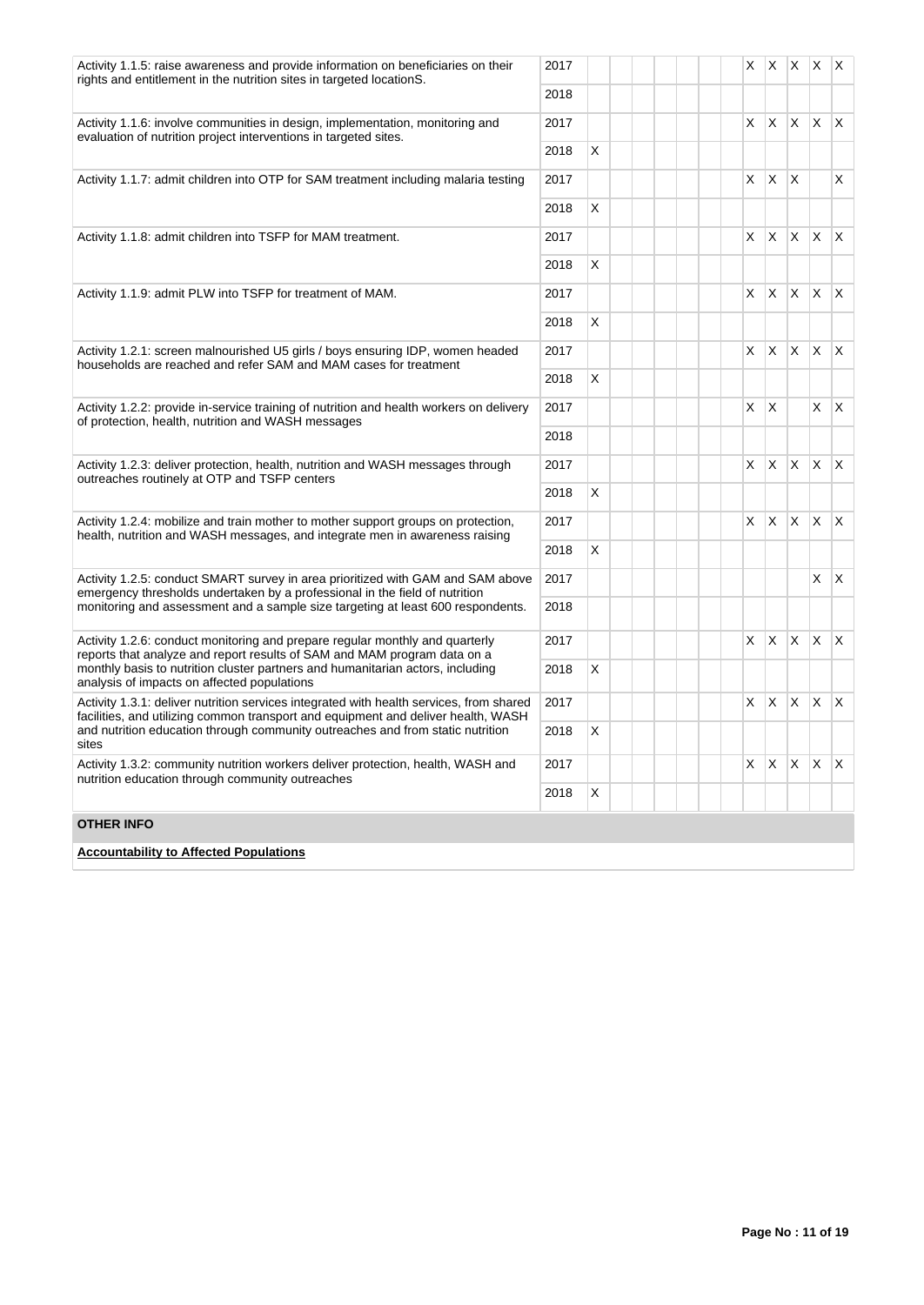The project will be implemented in collaboration with local authorities, host community leaders, and the leaders of IDPs to ensure their inclusion in program decision-making. These structures will enable affected populations to participate in planning, implementing and monitoring the delivery of all emergency nutrition services. CMA's on-ground teams will work actively to engage the local leaders, to mobilize communities to receive nutrition services and engage groups of IDPs by conducting monthly meetings to report on nutrition programming and to obtain feedback from local populations. Through these regular consultations with affected populations (host community, IDP, vulnerable women, girls and boys), will have the opportunity to effectively participate in planning and monitoring the program, access to services, raise awareness on their entitlements for access to nutrition services, the complaints process and complete the full implementation of the complaints mechanism. CMA's on-ground teams will ensure that affected populations are aware and able to utilize the complaints mechanism by putting into practice the minimum principles of transparency, communication and provision of information linked to the complaints mechanism, and conducting meetings with target populations to obtain their feedback. These measures will ensure an effective system of representation of affected populations is in place.

Nutrition case-finding outreaches and MUAC screening that reach IDP populations and women headed households will be conducted throughout the duration of the project to ensure that these populations are included in planning nutrition services and are able to access the facilities delivering nutrition services. Additional promotion and awareness on IYCF (with UNICEF assistance) and WASH messages will be carried out to ensure care-takers of children 6-23 months can access these services. The structures noted above will be engaged for the purpose of ensuring accountability for project delivery and improving nutrition outcomes.

Further, the project will promote community-based strategies and practices among affected populations to provide protection for the most vulnerable community members (children and PLW, especially IDPs). The project will engage men and women leaders of affected populations to take responsibility for the maintenance and protection of nutrition stores and facilities, and for mobilizing protection for disadvantaged and vulnerable populations, so that they have access to nutrition services.

The CMAM Field Supervisors as leader of the facility based nutrition program will be responsible for organizing and coordinating the engagement of the targeted communities. This person will report to CMA's County Nutritionist and Nutrition Coordinator on each monthly meeting or more frequently if required so that community feedback is available for management decision making. Further, the Nutrition Coordinator will regularly (at least once per quarter) visit and supervise the nutrition program, and during these supervisory visits, the Nutrition Coordinator will conduct meetings with local leaders of host and IDP communities, and local authorities to ensure robust monitoring, and effective implementation of the complaints mechanism so as to achieve effective accountability to the populations being served.

To adhere to the principles of "Do-No-Harm", the project will strive to deliver services in a balanced manner so that IDP and host community populations and all persons regardless of ethnicity will have equal access to nutrition services. To achieve this balance, CMA will implement a strong program of awareness promotion so that as far as feasible all who need nutrition services will have access to them.

## **Implementation Plan**

CMA will implement this project in full integration with health services, with additional assistance from UNICEF and WFP, and with the participation of local community-based groups and local authorities. No other NGOs or contractors will be subcontracted to deliver this project.

The project will be headed by the Country Director and Medical Program Manager, experienced in delivering nutrition services in the context of conflict in South Sudan. The Country Director and Medical Program Manager will hold the responsibility for overseeing the field teams and ensure effective integration in the delivery of health and nutrition activities at both static facilities and the nutrition outreaches. The Country Director and Medical Program Manager will work with the Nutrition Coordinator to deliver field activities and assigned duty stations of personnel in order to ensure sufficient gender balance are located where most needed and ensure that nutrition facilities are provided with the requisite OTP, TSFP inputs and other supplies and equipment etc.

Each site nutrition team will be comprised of CMAM Field Supervisor, Nutrition Assistant and community-based nutrition workers and support personnel and supported by the County Nutritionist. These personnel positions will be filled by South Sudanese nationals. The County Nutritionist and facility-based CMAM Field Supervisors will lead in delivery of both static and outreach nutrition services, and supervise community-based nutrition workers and support personnel of static facilities and those implementing nutrition outreaches. At the community level, positions will be targeted to be filled by skilled women national personnel in order to achieve gender balance. CMA will ensure the nutrition teams are mobilized along with health teams so they have capacity to reach IDPs in locations without access to nutrition **facilities** 

A Supply Chain Manager will be responsible for procuring and delivering all supplies necessary to maintain the program and ensure that required building materials and supplies are procured and delivered to the sites where required in order to complete the construction and maintenance of nutrition facilities, and to mobilize the outreach teams.

CMA has gained experience working in the nutrition sector in collaboration with MEDAIR and ACF, and through the UNICEF PCA assistance and participation in the Nutrition Cluster. It has become familiar with and able to apply the protocols, policies, strategies and practices directed by government in the nutrition sector. The features that are important for coordination with other nutrition sector humanitarian actors will be:

(1) Ensuring that through case-finding outreaches, screening surveys, and nutrition outreaches, the project will reach the populations most vulnerable in the current emergency, and implement the outreach services to special at-risk populations with no access to nutrition services; (2) Participating actively in county-based forums to ensure this project is delivering services in complement to other county and state level humanitarian services providers, and to make focused effort to reach populations not otherwise served;

(3) Ensuring the nutrition inputs are pre-positioned and available throughout the emergency.

At the national level, CMA will coordinate with other nutrition service stakeholders ensuring an adequate exchange of knowledge and information on present and emerging nutrition crisis with peer organizations and networking bodies specifically, the Nutrition Cluster, UN agencies (UNICEF, WFP, UNOCHA, UNDP) and donor agencies (SSHF, RRF, IMA World Health) through meetings, participating in committees and sharing of annual reports and lessons learned. Similarly, the project will endeavor to link the described nutrition services with emergency preparedness and response through effective utilization of EWARN.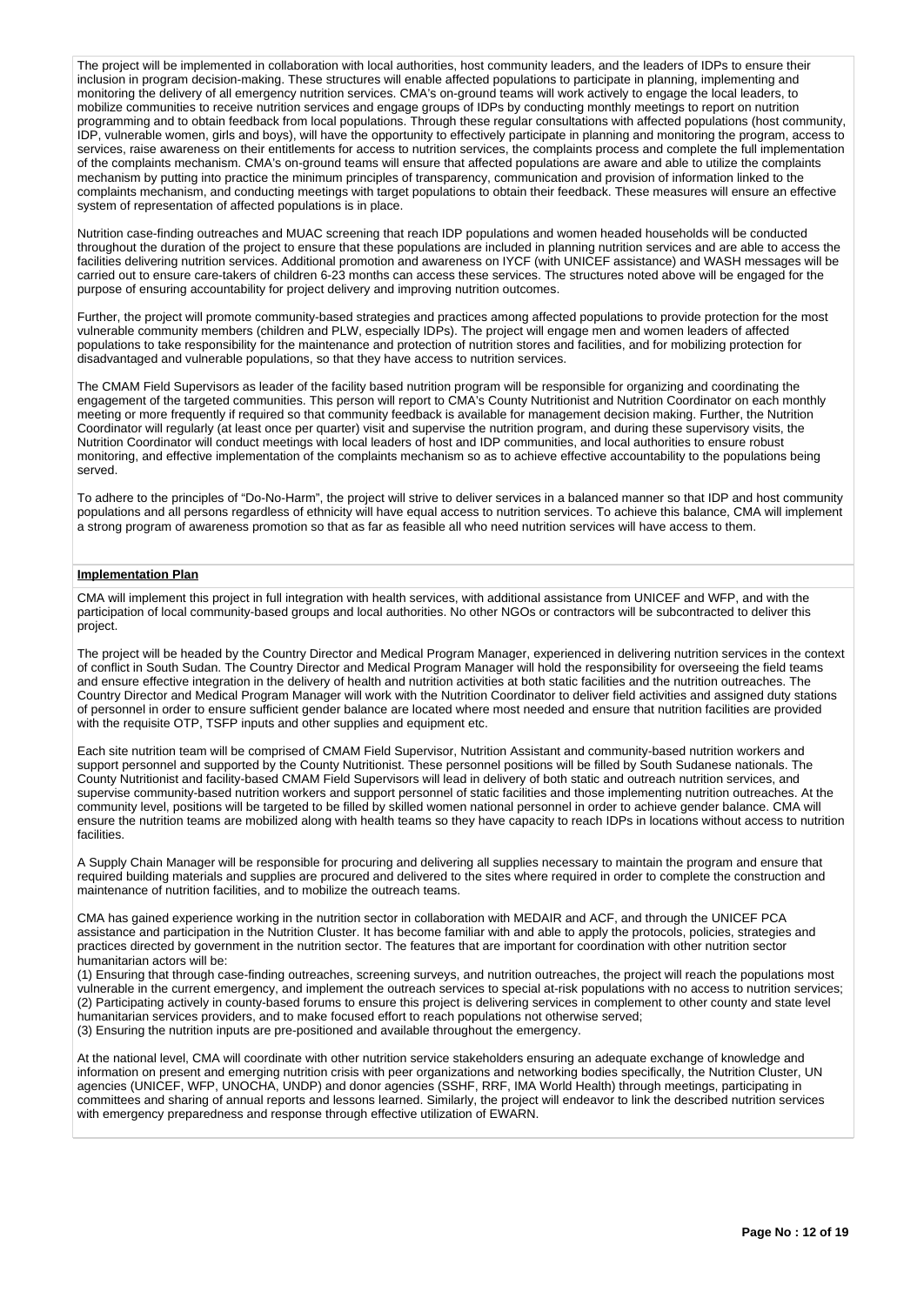# **Coordination with other Organizations in project area**

| Name of the organization                                         | Areas/activities of collaboration and rationale                                                                                                                                                                                                                  |
|------------------------------------------------------------------|------------------------------------------------------------------------------------------------------------------------------------------------------------------------------------------------------------------------------------------------------------------|
| County Health Department                                         | Overall quidance on the delivery of health and nutrition services.<br>Linking agencies delivering nutrition services in Nyirol County and<br>coordinating distribution of nutrition coverage, surveillance, planning,<br>and distribution of nutrition supplies. |
| County Health and Nutrition Forum                                | Planning and reporting response to health and nutrition crisis,<br>determining and filling gaps, especially monitoring SAM, detecting<br>and filling gaps in coverage of nutrition services.                                                                     |
| <b>UNICEF</b>                                                    | Funding partner for OTP supplies, and for the delivery of IYCF,<br>Vitamin A and deworming.                                                                                                                                                                      |
| <b>WFP</b>                                                       | Funding partner for TSFP supplies and implementation                                                                                                                                                                                                             |
| <b>Environment Marker Of The Project</b>                         |                                                                                                                                                                                                                                                                  |
| A+: Neutral Impact on environment with mitigation or enhancement |                                                                                                                                                                                                                                                                  |

#### **Gender Marker Of The Project**

2a-The project is designed to contribute significantly to gender equality

#### **Justify Chosen Gender Marker Code**

CMA's experience in Nyirol County dates back to 1997 implementing health, nutrition, food security and livelihoods assistance for the blind and reproductive health programming. CMA's experience shows that the drivers of the current nutrition crisis are economic decline, conflict and insecurity and the cessation of RRHP assistance from June 2016. These crisis drivers affect women and men, and boys and girls differently. Risks are higher for IDPs in the context of constant population movements. The Situation Overview Jonglei State published by REACH dated May 2017 (pg 2) indicates that 73% of settlements now host IDPs in Nyirol County. The same publication (pg 7) notes that SGBV is cited as the main protection issue for women. Comparing GAM rates of IDP and host community, MEDAIR's data (2015) from Chuil and Puktruk for U5 children showed a rate of 16.2% for IDPs, and 7.3% for host community. For PLW of IDP households, the GAM rate was 38.7% compared with 16.6% for host population. The need to reach households hosting IDPs is clear.

In consultation with IDP and host community leaders, CMA has gained an understanding of the differential needs of women, men and children in the IDP and host populations contexts. Men have remained mobile, and able to access nutrition services. Most women, girls and boys access nutrition services at considerable risk and often need protection. Women headed households, both IDP and host community, are particularly vulnerable. CMA has designed nutrition program delivery strategies that include case-finding outreach activities to ensure equality of opportunity to access nutrition services. CMA has also ensured that project personnel are sensitized to gender issues and skilled to apply gender equity principles in their approach to nutrition service delivery. CMA has conducted needs analysis with the participation of men and women of IDP and host communities. This has enabled gender to be mainstreamed into the planning of project objectives, outcomes, outputs and activities.

Specific measures to identify different needs of men, women, boys and girls and integrate gender into ongoing planning, implementation and monitoring of nutrition service delivery include: (1) training of gender balanced teams of nutrition workers to deliver services with gender sensitivity and always with dignity toward patients; (2) collecting data always disaggregated on the basis of gender; (3) engaging men and women leaders to take responsibility for mobilizing vulnerable populations (IDPs, children, adolescent girls, women) to seek services, and to protect these populations so they have equal opportunity to access facility-based nutrition services; (4) providing nutrition services to men, women, girls and boys without gender bias and conduct outreach to IDP and women headed households to ensure the most vulnerable men, women, boys and girls receive available services; (5) providing gender training and awareness along with nutrition education, FSL and WASH messages to men and women of IDP and host communities to raise awareness on the vulnerability of children, girls and women; (6) and engage men and women leaders of host communities and IDPs in planning interventions, monitoring impacts and revising service delivery as required.

Through these measures, CMA will make significant contributions toward gender equality in the delivery of this project.

#### **Protection Mainstreaming**

In the current context of the project areas, the main threats to personal safety are the conflict between the armed forces of the government and opposition force (rebels), conflict between host community members and IDPs, and sexual and gender based violence targeting women and adolescent girls. The Situation Overview Jonglei State published by REACH dated May 2017 (pg 2) indicates 73% of settlements now host IDPs in Nyirol County. The same publication (pg 7) notes that SGBV is cited as the main protection issue for women. Households headed by women, especially IDP households head by women are particularly vulnerable to SGBV. These threats to personal safety are a direct restriction on their access to nutrition services.

The specific measures planned in this project to mainstream protection are:

(1) raising awareness among men, women, boys and girls on the prevalence of SGBV and ensuring all nutrition personnel know the treatment referral pathway for victims of SCBV and the location of health facilities that provide MISP and MHPSS for victims of SGBV and MHPSS for all those affected by the trauma of conflict and displacement;

(2) promoting community-based approaches and practices encouraging communities to organize committees empowered to protect and assist vulnerable persons to access nutrition facilities whenever needed;

(3) delivering a balanced approach to static nutrition services and outreach nutrition services so that host communities and IDPs have equal access to the benefits of nutrition services as a measure to reduce/eliminate conflict between IDPs and host communities; (4) raising awareness among men and women leaders of host and IDP communities on the vulnerability of boys targeted for conscription

into armed forces; (5) engaging community leaders, IDP leaders and local authorities to organize themselves to protect community assets like nutrition stores and facilities from destruction or looting by armed forces, and to advocate for peace between the armed forces and the community.

As part of the integration of nutrition services with health services, CMA will provide the basic package of services for the management and dignified treatment of sexual assault and violence that will include counseling and MHPSS as measures to support victims of SGBV and also to encourage abused women and girls to report exploitation, abuse and SGBV as the first necessary step to stemming SGBV.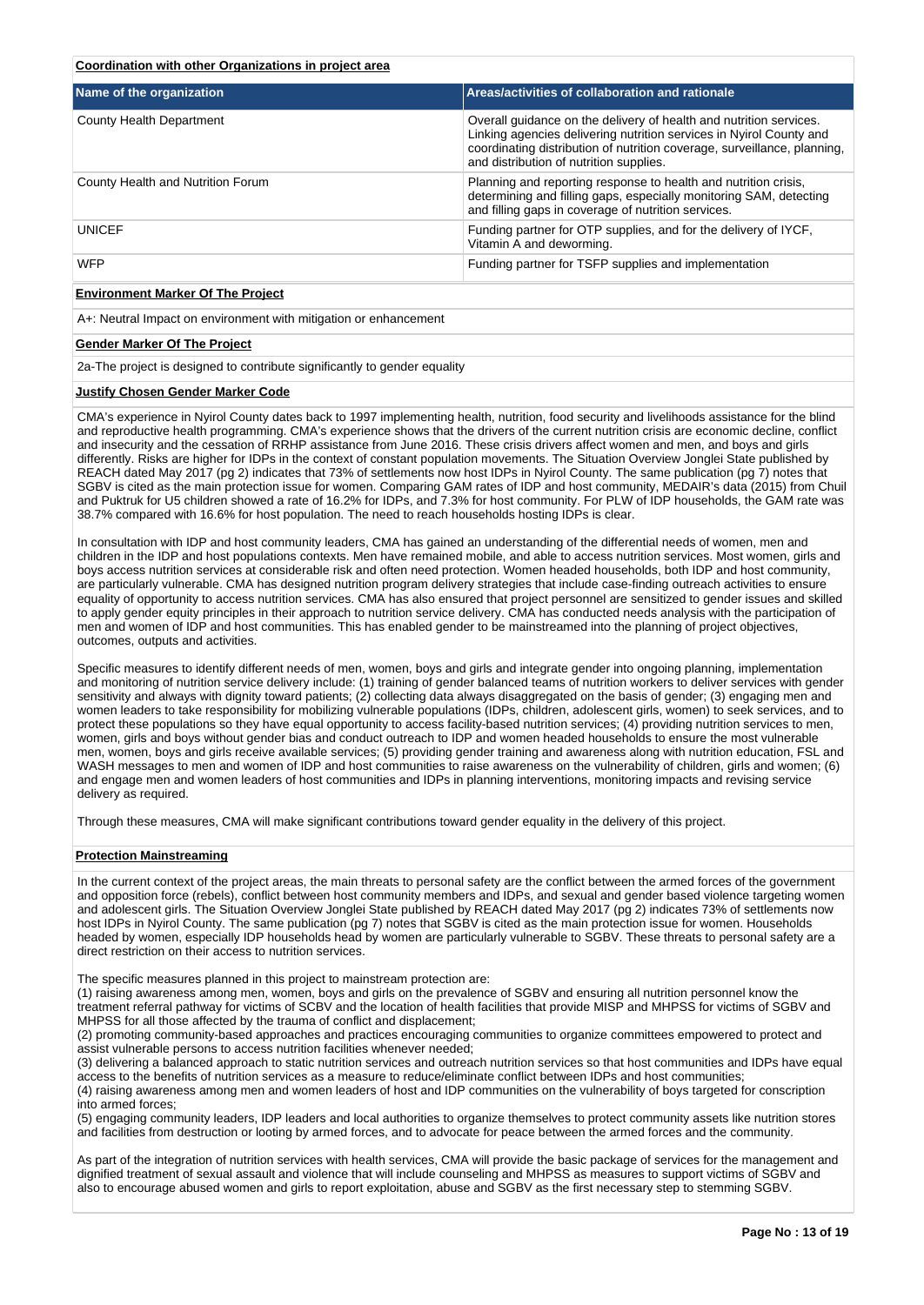# **Safety and Security**

CMA has established safety and security plans for each site where re-locatable personnel are assigned including personnel who work in, or transit through Juba. These plans are based on UNDSS recommendations as well as InterAction's Minimum Operating Security Standards.

The purpose of CMA's safety and security plans are to:

(1) Guide the activities and behavior of employees working in project areas and as far as possible help them avoid security risks and prevent them from inadvertently putting themselves at risk:

(2) Protect employees in the event of conflict, and as far as possible, define the conditions, responsibilities and operating procedures for safety while working in project areas and when required, to safely evacuate from locations in conflict.

CMA has an officer located in the field who holds primary responsibility for the development and update of security and evacuation plans for each site and for office personnel in Juba. This officer works under the supervision of CMA's South Sudan management team (Country Director and Medical Program Manager) to set overall guidelines and operating procedures for the safety and security of employees and authorized visitors. CMA constantly monitors the security context to ensure full awareness of any potential for conflict fare-up.

All sites including the Juba office site have a common security handbook to guide employees on personal safety, and which provides standard operating procedures for employees and the officers responsible for implementing security practices and executing evacuations. CMA has established county and site specific security and evacuation plans which give details on specific procedures and required practice, and priority secure destinations for the protection and safe evacuation of personnel. These plans are designed to take into account the seasonal changes in plausible escape routes, and site specific variables that impose upon evacuation plans. These plans are reviewed and updated annually or more frequently if factors change substantially. The designated officer is also responsible for verifying that all personnel are trained and prepared for both personal safety and security while working in the field and for evacuation in the case of insecurity and conflict.

## **Access**

Currently, there are no access restrictions on the targeted project locations in Nyirol County. The Chuil location was a restricted area during May and June 2017. However, recent reports indicate security has normalized in this location. CMA has delivered humanitarian programming in Nyirol County since 1997, and is experienced in delivering nutrition services from the logistical base-station of Juba. CMA is well known in the community, and by the local authorities. When security challenges do arise, local authorities have been able to intervene so that CMA could continue service delivery. CMA intends to sustain these good relationships recognizing that these relationships are critical to enabling continued operation in Nyirol County and in the specific locations targeted. Access to all parts of the project target area is by charter air carriers or UNHAS only. CMA has longstanding good partnerships with critical air service providers, specifically AIM Air, MAF and Samaritan's Purse, as well as UNHAS. Delivering this project requires that CMA sustains good operating relationships with these air service providers.

# **BUDGET**

| <b>Code</b> | <b>Budget Line Description</b>                                                                                                                                                                                                                                                                                                                                                                                                                                     |   | $D/S$ Quantity | Unit<br>cost  | <b>Duration</b><br><b>Recurran</b><br>ce | $\%$<br>charged<br>to CHF | <b>Total Cost</b> |
|-------------|--------------------------------------------------------------------------------------------------------------------------------------------------------------------------------------------------------------------------------------------------------------------------------------------------------------------------------------------------------------------------------------------------------------------------------------------------------------------|---|----------------|---------------|------------------------------------------|---------------------------|-------------------|
|             | 1. Staff and Other Personnel Costs                                                                                                                                                                                                                                                                                                                                                                                                                                 |   |                |               |                                          |                           |                   |
| 1.1         | Medical Program Manager                                                                                                                                                                                                                                                                                                                                                                                                                                            | S | 1              | 4,200<br>.00  | 4                                        | 20.00                     | 3,360.00          |
|             | Medical Program Manager, South Sudan [Supervise field planning and implementation, supervise field personnel performance,<br>monitor budget utilization, output achievements and compile reports] [fte 20% is based on proportion of this project budget of the<br>total estimated country program budget for this period] [cost based on monthly salary and benefits (social security, medical and<br>life insurance cover)]                                      |   |                |               |                                          |                           |                   |
| 1.2         | Nutrition Programme Coordinator, South Sudan                                                                                                                                                                                                                                                                                                                                                                                                                       | D | 1              | 3,080<br>.00  | 6                                        | 50.00                     | 9,240.00          |
|             | Lead field program planning and implementation, supervise field personnel performance, monitor budget utilization, output<br>achievements and compile reports] [50% fte on the project] [cost based on monthly salary and benefits (social security, medical<br>and life insurance cover) plus upkeep while in the field                                                                                                                                           |   |                |               |                                          |                           |                   |
| 1.3         | <b>County Nutritionist Nyirol</b>                                                                                                                                                                                                                                                                                                                                                                                                                                  | D | 1              | 1,540<br>.00  | 6                                        | 60.00                     | 5.544.00          |
|             | Lead in delivering field activities, training health personnel on treatment for SAM and MAM, integrating nutrition into health<br>services, supervise treatments, CNWs and CNVs in delivery of case finding, IYCF practices, promotion of nutrition and WASH<br>messages, 1 Nutritionist / county, (cost based on 60% fte for the project inclusive of monthly salary and benefits (social security,<br>medical and life insurance) plus upkeep while in the field |   |                |               |                                          |                           |                   |
| 1.4         | Nutrition Nurse Nyirol                                                                                                                                                                                                                                                                                                                                                                                                                                             | D | 1              | 1,000<br>.00. | 6                                        | 100.00                    | 6.000.00          |
|             | Lead in providing nutrition services at Stabilization Centre caring for severely malnourished on inpatient basis (1 Nutrition Nurse<br>at SC) (cost based on 100% fte for the project inclusive of monthly salary and benefits (social security, medical and life<br>insurance) plus upkeep while in the field)                                                                                                                                                    |   |                |               |                                          |                           |                   |
| 1.5         | <b>CMAM Field Supervisors</b>                                                                                                                                                                                                                                                                                                                                                                                                                                      | D | 4              | 840.0<br>0    | 6                                        | 50.00                     | 10,080.00         |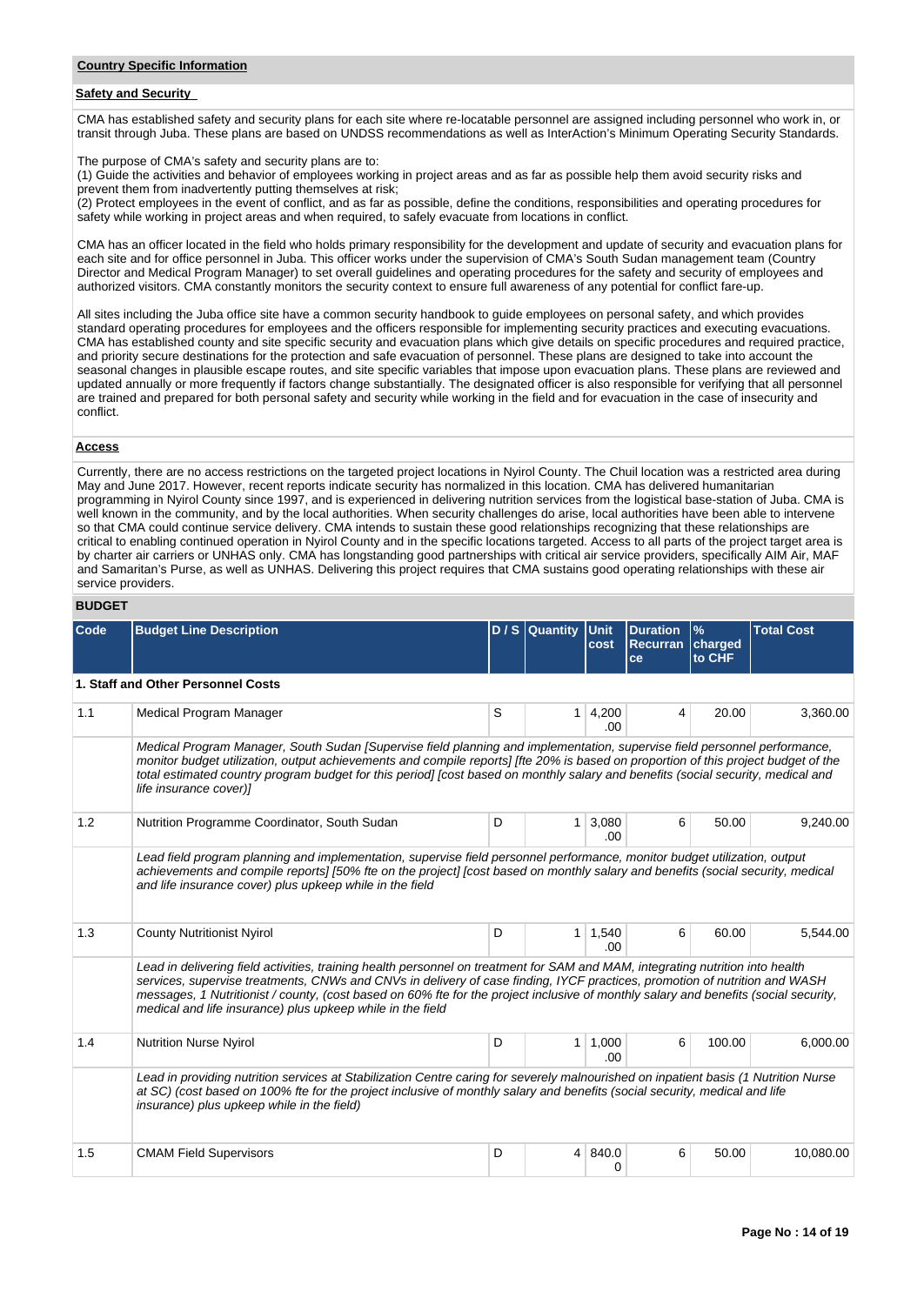|      | Lead in delivering nutrition services from OTP centers and supervise Nutrition Assistants including case finding outreaches to<br>IDP populations and PHCUs, follow-up on cases, IYCF promotion, micronutrient distribution and WASH messages (cost based<br>on monthly salary inclusive of benefits and for 1 CMAM Supervisor for each of 4 OTP centers where IDPs are concentrated at<br>75% fte) plus incentives for outreaches and upkeep while in the field                           |   |                |                              |   |       |           |  |
|------|--------------------------------------------------------------------------------------------------------------------------------------------------------------------------------------------------------------------------------------------------------------------------------------------------------------------------------------------------------------------------------------------------------------------------------------------------------------------------------------------|---|----------------|------------------------------|---|-------|-----------|--|
| 1.6  | <b>Nutrition Assistants</b>                                                                                                                                                                                                                                                                                                                                                                                                                                                                | D | $\overline{4}$ | 580.0<br>0                   | 6 | 50.00 | 6,960.00  |  |
|      | Support CMAM Supervisors to deliver nutrition services from OTP centers and for outreaches teams including case finding<br>outreaches to IDP populations and PHCUs, follow-up on cases, IYCF promotion, micronutrient distribution and WASH messages<br>(cost based on monthly salary inclusive of benefits and for 1 nutrition assistant for each of 4 OTP centers and outreaches where<br>IDPs are concentrated at 50% fte) plus incentives for outreaches and upkeep while in the field |   |                |                              |   |       |           |  |
| 1.7  | <b>Community Nutrition Volunteers / Workers</b>                                                                                                                                                                                                                                                                                                                                                                                                                                            | D |                | 16 310.0<br>0                | 6 | 60.00 | 17,856.00 |  |
|      | Community nutrition volunteers / workers deliver nutrition services at field level including case finding, follow-up on cases,<br>support nutrition surveys and monitoring (cost based on salary for volunteers 4 CNVs/CNWs for each of 4 OTP centers including<br>outreach to where IDPs are concentrated at 50% fte) plus incentives for outreaches                                                                                                                                      |   |                |                              |   |       |           |  |
| 1.8  | Logistics Assistants                                                                                                                                                                                                                                                                                                                                                                                                                                                                       | D | $\overline{4}$ | 290.0<br>0                   | 6 | 40.00 | 2,784.00  |  |
|      | Logistics Assistants support delivery of nutrition services and secure nutrition supplies (cost based on salary inclusive of social<br>security benefits, 1 persons for each of 4 OTP centers IDPs are concentrated at 40% fte)                                                                                                                                                                                                                                                            |   |                |                              |   |       |           |  |
| 1.9  | Facility-based Support Personnel (Casuals and Guards)                                                                                                                                                                                                                                                                                                                                                                                                                                      | D |                | 8 225.0<br>0                 | 6 | 60.00 | 6,480.00  |  |
|      | Support delivery of nutrition services and secure nutrition supplies (cost based on salary inclusive of social security benefits, 2<br>persons for each of 4 OTP centers where IDPs are concentrated at 60% fte)                                                                                                                                                                                                                                                                           |   |                |                              |   |       |           |  |
| 1.10 | Country Director, South Sudan                                                                                                                                                                                                                                                                                                                                                                                                                                                              | S |                | $1 \mid 3,480$<br>.00.       | 6 | 15.00 | 3,132.00  |  |
|      | Provide overall direction in planning and delivery of the project and supervision of performance in budget utilization and output<br>achievements] [fte 15% is based on proportion of this project's budget of the total estimated South Sudan program budget for this<br>period] [cost based on monthly salary and benefits (social security, medical and life insurance cover)]                                                                                                          |   |                |                              |   |       |           |  |
| 1.11 | Administrator                                                                                                                                                                                                                                                                                                                                                                                                                                                                              | S |                | $1 \mid 1,040$<br>.00        | 6 | 15.00 | 936.00    |  |
|      | Support planning project budgets and preparation of financial reports, monitor and control budget utilization, ensure cash-flow<br>meets the needs of project field activities (fte 15% is based on proportion of this project's budget of the total estimated South<br>Sudan program budget for this period] [cost based on monthly salary and benefits (social security, medical and life insurance<br>cover)]                                                                           |   |                |                              |   |       |           |  |
| 1.12 | M and E Specialist                                                                                                                                                                                                                                                                                                                                                                                                                                                                         | D |                | $1 \overline{)3,230}$<br>.00 | 6 | 20.00 | 3,876.00  |  |
|      | Support Nutrition Program Coordinator designing and implementing SMART surveys and data collection and analysis for<br>monitoring and reporting on outcome results achieved at beneficiary level] [fte 20% of actual time working on this project in a 6<br>month period - planned 25 days of work] [cost based on monthly salary and benefits (social security, medical and life insurance<br>cover)] plus accommodation and upkeep while in the field                                    |   |                |                              |   |       |           |  |
| 1.13 | Supply Chain Manager and Senior Logistician                                                                                                                                                                                                                                                                                                                                                                                                                                                | S |                | $2 \mid 1,690$<br>.00        | 6 | 15.00 | 3,042.00  |  |
|      | Procure and deliver supplies, monitor shipments and verify application of supplies, manage the transportation of personnel and<br>delivery of supplies to OTP centers, maintain financial records of procurement and transport of supplies] [fte 15% of actual time<br>working on this project in a 6 month period - 36 days of work [cost based on monthly salary and benefits (social security, medical<br>and life insurance cover)] plus accommodation and upkeep while in the field   |   |                |                              |   |       |           |  |
| 1.14 | Senior Accountant                                                                                                                                                                                                                                                                                                                                                                                                                                                                          | S |                | 1 2,785<br>.00               | 6 | 15.00 | 2,506.50  |  |
|      | Supervise financial planning, administration and reporting to donors and monitor project budget utilization [fte 15% is based on<br>proportion of this project's budget of the total estimated South Sudan program budget for this period] [cost based on monthly<br>salary and benefits (social security, medical and life insurance cover)]                                                                                                                                              |   |                |                              |   |       |           |  |
| 1.15 | <b>Project Accountant</b>                                                                                                                                                                                                                                                                                                                                                                                                                                                                  | S |                | $1 \mid 1,140$<br>.00        | 6 | 15.00 | 1,026.00  |  |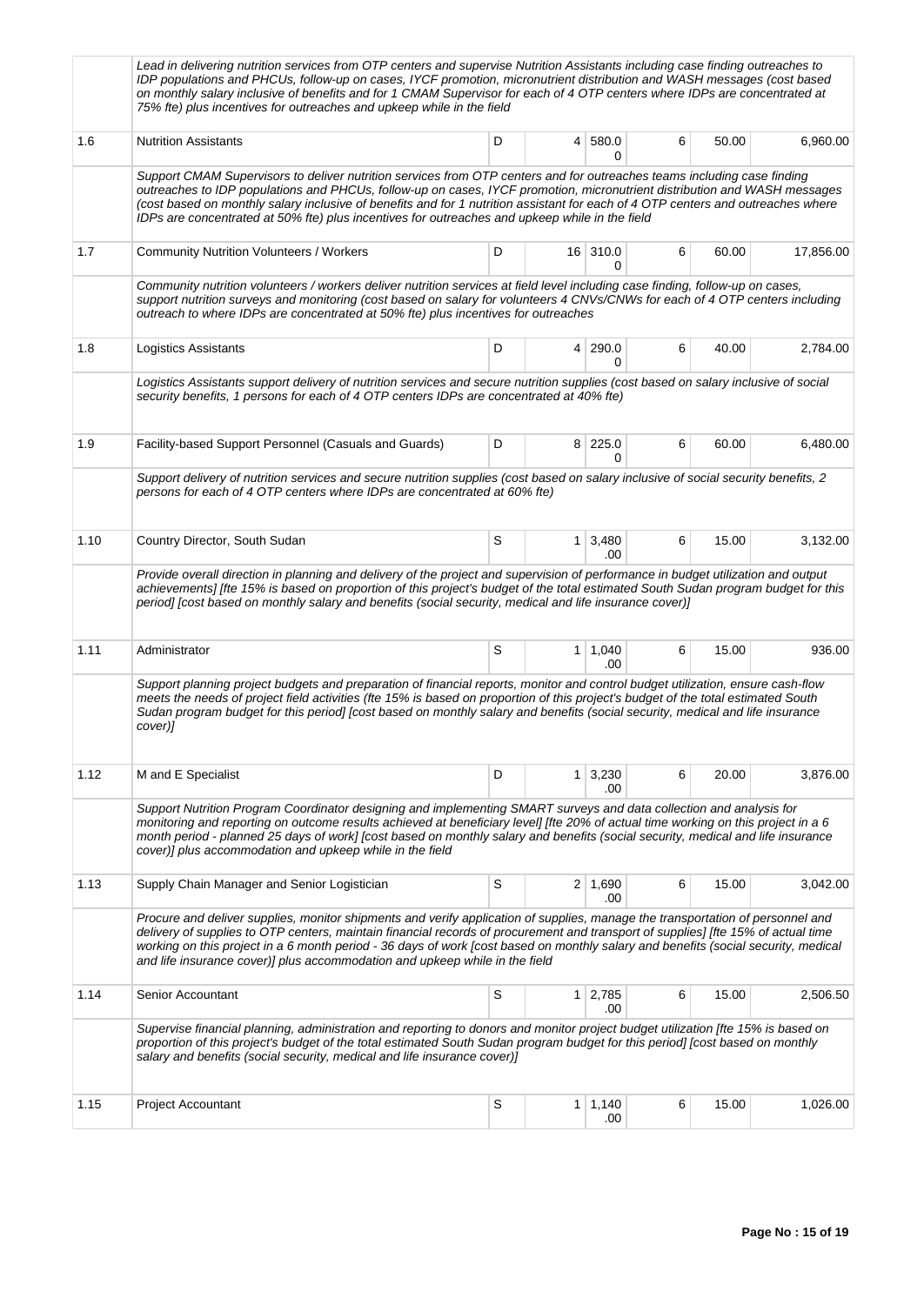| Maintain monthly financial records on incomes and expenditures of the project and compile reports for review and approval of<br>Finance Manager and Country Director] [fte 15% is based on proportion of this project's budget of the total estimated South<br>Sudan program budget for this period] [cost based on monthly salary and benefits (social security, medical and life insurance<br>cover)]                                        |                                                                                                                                 |           |  |  |  |  |  |
|------------------------------------------------------------------------------------------------------------------------------------------------------------------------------------------------------------------------------------------------------------------------------------------------------------------------------------------------------------------------------------------------------------------------------------------------|---------------------------------------------------------------------------------------------------------------------------------|-----------|--|--|--|--|--|
| S<br>Office Support Personnel and Drivers<br>525.0<br>6<br>1.16<br>$\overline{4}$<br>0                                                                                                                                                                                                                                                                                                                                                         | 15.00                                                                                                                           | 1,890.00  |  |  |  |  |  |
| Receptionist, Cleaner, Drivers (2) support senior personnel complete project management and administrative duties, protect and<br>maintain office equipment and supplies, support delivery of field programs] [fte 15% is based on proportion of this project's budget<br>of the total estimated South Sudan program budget for this period] [cost based on monthly salary and benefits (social security,<br>medical and life insurance cover) |                                                                                                                                 |           |  |  |  |  |  |
| <b>Section Total</b>                                                                                                                                                                                                                                                                                                                                                                                                                           |                                                                                                                                 | 84,712.50 |  |  |  |  |  |
| 2. Supplies, Commodities, Materials                                                                                                                                                                                                                                                                                                                                                                                                            |                                                                                                                                 |           |  |  |  |  |  |
| 2.1<br>Nutrition Outpatient Facilities and Nutrition Input Stores<br>D<br>5,000<br>$\mathbf{1}$<br>4<br>.00                                                                                                                                                                                                                                                                                                                                    | 100.00                                                                                                                          | 20,000.00 |  |  |  |  |  |
| Facility for receiving and treating nutrition patients on outpatient basis and for storing nutrition supplies cost based on basic 2<br>room structures made of timber and iron sheets and costs inclusive of air charter and ground transport for materials + basic<br>furniture, 4 sites identified for this assistance - Chuil, Pultruk, Bariak, Pading @ 100%                                                                               |                                                                                                                                 |           |  |  |  |  |  |
| D<br>$\mathbf{1}$<br>2.2<br>Nutrition Stabilization Center Facility and Supplies<br>$1 \mid 13,91$<br>0.00                                                                                                                                                                                                                                                                                                                                     | 100.00                                                                                                                          | 13,910.00 |  |  |  |  |  |
| Facility for receiving and treating nutrition patients on inpatient basis (basic 1 room structure made of timber and iron sheets and<br>costs inclusive of air charter and ground transport for materials =\$9,650)+(4 beds with mattress, blankets, sheets, cooking<br>utensils $=\frac{64}{260}$ , 1 site identified for this assistance - Pultruk $@$ 100%                                                                                  |                                                                                                                                 |           |  |  |  |  |  |
| $2$ 735.0<br>2.3<br>D<br>$\mathbf{1}$<br>Accommodation amenities for 2 senior personnel<br>0                                                                                                                                                                                                                                                                                                                                                   | 100.00                                                                                                                          | 1,470.00  |  |  |  |  |  |
| \$45, 1 blanket at \$25, 1 mirror at \$15, 2 chairs at \$40, metal trunks \$65, solar lamps w/accessories @ \$200)                                                                                                                                                                                                                                                                                                                             | Accommodation amenities for 2 senior personnel, 1 kit / person (kit comprised of bed w mattress, net and pillow \$345, 3 sheets |           |  |  |  |  |  |
| $\mathbf{1}$<br>2.4<br>Tents for Accommodation of Personnel on PHCU Outreaches<br>D<br>$0 \mid 2,800$<br>.00                                                                                                                                                                                                                                                                                                                                   | 100.00                                                                                                                          | 0.00      |  |  |  |  |  |
| Tents for use by teams of nutrition personnel (Nutritionist Assistants + CNWs) suitable for delivering outreaches inclusive<br>mattress, foldable bed, chair, table and solar lamp and procurement and transport to the field                                                                                                                                                                                                                  |                                                                                                                                 |           |  |  |  |  |  |
| D<br>2<br>2.5<br>Materials and Supplies for Training Nutrition Personnel<br>26 60.00                                                                                                                                                                                                                                                                                                                                                           | 100.00                                                                                                                          | 3,120.00  |  |  |  |  |  |
| Training and refresher training County Nutritionist, Nutrition Nurse, Nutrition Assistants, CMAM Supervisors, CNVs/CNWs<br>including materials, guides and visual aids etc. for on-the-job training of 26 nutrition workers @ \$120 per trainee                                                                                                                                                                                                |                                                                                                                                 |           |  |  |  |  |  |
| $\overline{2}$<br>2.6<br>D<br>250.0<br>Community Mobilizing meetings/workshops<br>4<br>0                                                                                                                                                                                                                                                                                                                                                       | 100.00                                                                                                                          | 2,000.00  |  |  |  |  |  |
| Community mobilizing meetings/workshops 4 sites, 1 workshop per quarter per site, refreshments and incentives \$237 / workshop                                                                                                                                                                                                                                                                                                                 |                                                                                                                                 |           |  |  |  |  |  |
| Emergency Transport of Nutrition Supplies Juba to the Field<br>D<br>4 2,000<br>2.7<br>1<br>Sites<br>.00                                                                                                                                                                                                                                                                                                                                        | 100.00                                                                                                                          | 8,000.00  |  |  |  |  |  |
| Transportation of OTP and STFP supplies from Juba Warehouse to the sites in the field (1 caravan flight per site for emergencies<br>4 sites @ \$4,500/flight rtrip @ 50%)                                                                                                                                                                                                                                                                      |                                                                                                                                 |           |  |  |  |  |  |
| Pading Airstrip Rehabilitation<br>D<br>2.8<br>1<br>0.00<br>$\mathbf{1}$                                                                                                                                                                                                                                                                                                                                                                        | 100.00                                                                                                                          | 0.00      |  |  |  |  |  |
| Engage community by providing community incentives to repair, rehabilitate and maintain dysfunctional air strip at Pading PHCU                                                                                                                                                                                                                                                                                                                 |                                                                                                                                 |           |  |  |  |  |  |
| 2.9<br>RUTF supplies for U5 Children from UNICEF<br>D<br>1120<br>0.00<br>1                                                                                                                                                                                                                                                                                                                                                                     | 100.00                                                                                                                          | 0.00      |  |  |  |  |  |
| Based on 1,114 children U5 treated for SAM (estimated 1,120 cartons to be procured from UNICEF provided through pipeline<br>support)                                                                                                                                                                                                                                                                                                           |                                                                                                                                 |           |  |  |  |  |  |
| 2.10<br>RUSF supplies for U5 Children from WFP<br>D<br>15.3<br>0.00<br>1                                                                                                                                                                                                                                                                                                                                                                       | 100.00                                                                                                                          | 0.00      |  |  |  |  |  |
| Based on 2,542 children U5 treated for MAM (estimated 15.3 MT of supplies to be procured from WFP through pipeline support)                                                                                                                                                                                                                                                                                                                    |                                                                                                                                 |           |  |  |  |  |  |
| 2.11<br>CSB++ for PLW from WFP<br>D<br>23.1<br>0.00<br>1                                                                                                                                                                                                                                                                                                                                                                                       | 100.00                                                                                                                          | 0.00      |  |  |  |  |  |
| Based on 1,282 PLW treated for MAM (estimated 23.1 MT of supplies to be procured from WFP through pipeline support)                                                                                                                                                                                                                                                                                                                            |                                                                                                                                 |           |  |  |  |  |  |
| <b>Section Total</b>                                                                                                                                                                                                                                                                                                                                                                                                                           |                                                                                                                                 | 48,500.00 |  |  |  |  |  |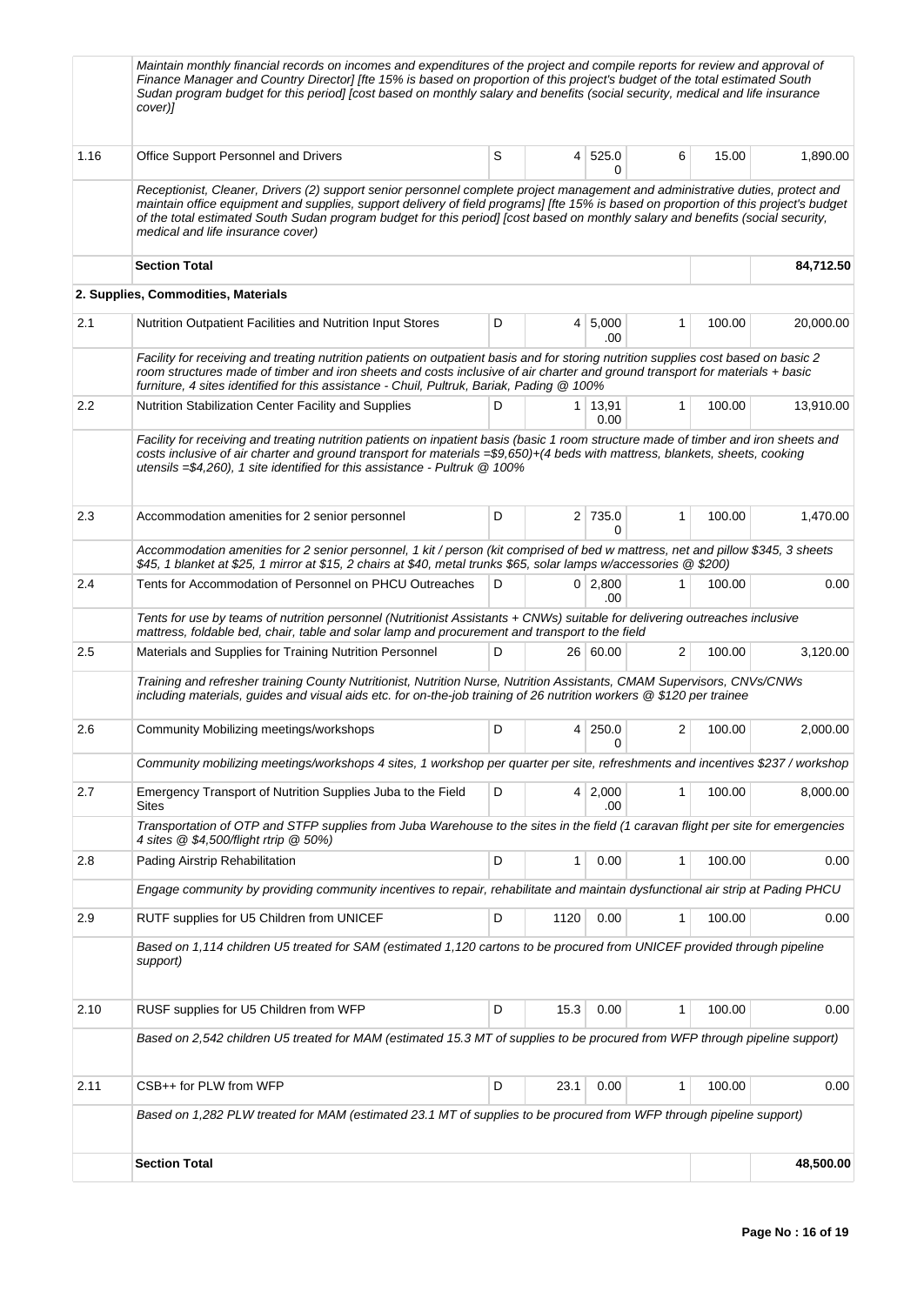| 3. Equipment |                                                                                                                                                                                                                                                                                                                                                                                                                                 |   |                |                       |              |        |           |
|--------------|---------------------------------------------------------------------------------------------------------------------------------------------------------------------------------------------------------------------------------------------------------------------------------------------------------------------------------------------------------------------------------------------------------------------------------|---|----------------|-----------------------|--------------|--------|-----------|
| 3.1          | Equipment - scales, height boards, MUAC tapes                                                                                                                                                                                                                                                                                                                                                                                   | D |                | $0$ 1,920<br>.00      | $\mathbf{1}$ | 100.00 | 0.00      |
|              | Equipment - OTP registration cards, scales, height boards, MUAC tapes one kit each for 4 sites (each kit comprises of 1,000 OTP<br>cards / site @ \$1/card, 2 scales / site @ \$80 / scale, 2 height boards / site @ \$80 / board, 20 MUAC tapes / site @ \$5 / tape,<br>other items \$500 / site, 3 sites identified Chuil, Bariak, Pading                                                                                     |   |                |                       |              |        |           |
| 3.2          | Equipment for emergency and security communication 3 sites                                                                                                                                                                                                                                                                                                                                                                      | D |                | $3 \mid 2.470$<br>.00 | $\mathbf{1}$ | 100.00 | 7,410.00  |
|              | Equipment for emergency and security communication 3 sites (Chuil, Pultruk, Bariak, Pading) (Thruway, Began, Quack =<br>$$1,270$ )+(Computers and Power Source = \$1,200) 1 set/site)                                                                                                                                                                                                                                           |   |                |                       |              |        |           |
|              | <b>Section Total</b>                                                                                                                                                                                                                                                                                                                                                                                                            |   |                |                       |              |        | 7,410.00  |
|              | <b>4. Contractual Services</b>                                                                                                                                                                                                                                                                                                                                                                                                  |   |                |                       |              |        |           |
| 4.1          | <b>SMART Survey Consultant</b>                                                                                                                                                                                                                                                                                                                                                                                                  | D | 1              | 400.0<br><sup>0</sup> | 23           | 100.00 | 9,200.00  |
|              | SMART Survey Consultant/Trainer fees and subsistence expenses for developing and pre-testing SMART survey questionnaire<br>(1 day), services of selection and training enumerators (3 days), manage SMART survey implementation and data quality (12<br>days), complete data entry, clean and analyze data, prepare and deliver report (5 days) plus travel (2 days) (total of 16 days of<br>service in Q4 post-harvest season) |   |                |                       |              |        |           |
| 4.2          | <b>Training for SMART Surveys</b>                                                                                                                                                                                                                                                                                                                                                                                               | D | 8              | 180.0<br>0            | $\mathbf{1}$ | 100.00 | 1,440.00  |
|              | Transportation and accommodation for 2 days (\$100/person), materials, supplies and refreshments (\$80/person for 2 days) to<br>train 8 CMA personnel as enumerators (3 CMAM Supervisors, 3 Nutrition Assistants + 1 County Nutritionist) to conduct SMART<br>surveys (\$180/person/per training session)                                                                                                                       |   |                |                       |              |        |           |
| 4.3          | Implementing SMART Surveys (estimate 600 respondents)                                                                                                                                                                                                                                                                                                                                                                           | D |                | $1 \mid 3,250$<br>.00 | $\mathbf{1}$ | 100.00 | 3,250.00  |
|              | Materials (\$20/enumerator = \$160), questionnaire copying services (\$50), supplies to conduct SMART Surveys (\$20/enumerator<br>$= $160$ ), accommodation and refreshments for 12 days $= $360/person = $2,880$ (1 survey at \$3,250/survey)                                                                                                                                                                                  |   |                |                       |              |        |           |
| 4.4          | UNHAS Flights (Juba-HF) for SMART Survey Consultant                                                                                                                                                                                                                                                                                                                                                                             | D | $\mathbf{1}$   | 550.0<br><sup>0</sup> | 2            | 100.00 | 1,100.00  |
|              | UNHAS Flights (Juba-HF) for SMART Survey Consultant and ground transport (2 rtrips in qtr 4) based on one way cost of \$275<br>per passenger to project locations (per person cost of \$550 per rtrip @ 100%)                                                                                                                                                                                                                   |   |                |                       |              |        |           |
| 4.5          | UNHAS Flights (Short-haul HF-HF) for SMART Survey<br>Enumerators                                                                                                                                                                                                                                                                                                                                                                | D |                | 8 275.0<br>0          | 1            | 100.00 | 2,200.00  |
|              | UNHAS Flights (Short-haul HF-HF) for SMART Survey Enumerators inclusive of ground transport (1 rtrip/enumerator in qtr 4)<br>based on rtrip cost of \$275 per passenger @ 100%)                                                                                                                                                                                                                                                 |   |                |                       |              |        |           |
| 4.6          | <b>Fees for Enumerators</b>                                                                                                                                                                                                                                                                                                                                                                                                     | D |                | 8 700.0<br>0          | 1            | 100.00 | 5,600.00  |
|              | SMART Survey Enumerators based on 8 persons for 12 days for survey + 2 days for training $@$ \$50 per day                                                                                                                                                                                                                                                                                                                       |   |                |                       |              |        |           |
|              | <b>Section Total</b>                                                                                                                                                                                                                                                                                                                                                                                                            |   |                |                       |              |        | 22,790.00 |
| 5. Travel    |                                                                                                                                                                                                                                                                                                                                                                                                                                 |   |                |                       |              |        |           |
| 5.1          | Boat/Vehicle Hire or Short-Haul CMA charters for Outreach<br>Transportation                                                                                                                                                                                                                                                                                                                                                     | D |                | 4 1,350<br>.00        | 2            | 100.00 | 10,800.00 |
|              | Cost of boat / vehicle hire or short-haul charters for long distance outreaches - 2 sites targeted for 2 outreaches / qtr. Cost per<br>outreach (short-haul charter @ \$500/rtrip or boat/vehicle hire @ \$500/outreach (vehicle/boat hire for 5 days =\$300/outreach, fuel<br>100l @ \$2 / litre =\$200), supplies/materials for outreaches @ \$400 / outreach) + (upkeep/accom for 3 person team =\$450)<br>@100%             |   |                |                       |              |        |           |
| 5.2          | Accommodation and Upkeep for In-Transit Nutrition Personnel<br>(Team House)                                                                                                                                                                                                                                                                                                                                                     | D | $\overline{7}$ | 300.0                 | 2            | 75.00  | 3,150.00  |
|              | Accommodation and Upkeep for In-Transit Nutrition Personnel per rtrip for Nutrition Program Coordinator and 1 Nutritionist, 1<br>Nutrition Nurse, 4 CMAM Supervisors (per person cost per rtrip, 1 rtrip/person/quarter @ \$100 per day and 3 days per rtrip at<br>75%)                                                                                                                                                         |   |                |                       |              |        |           |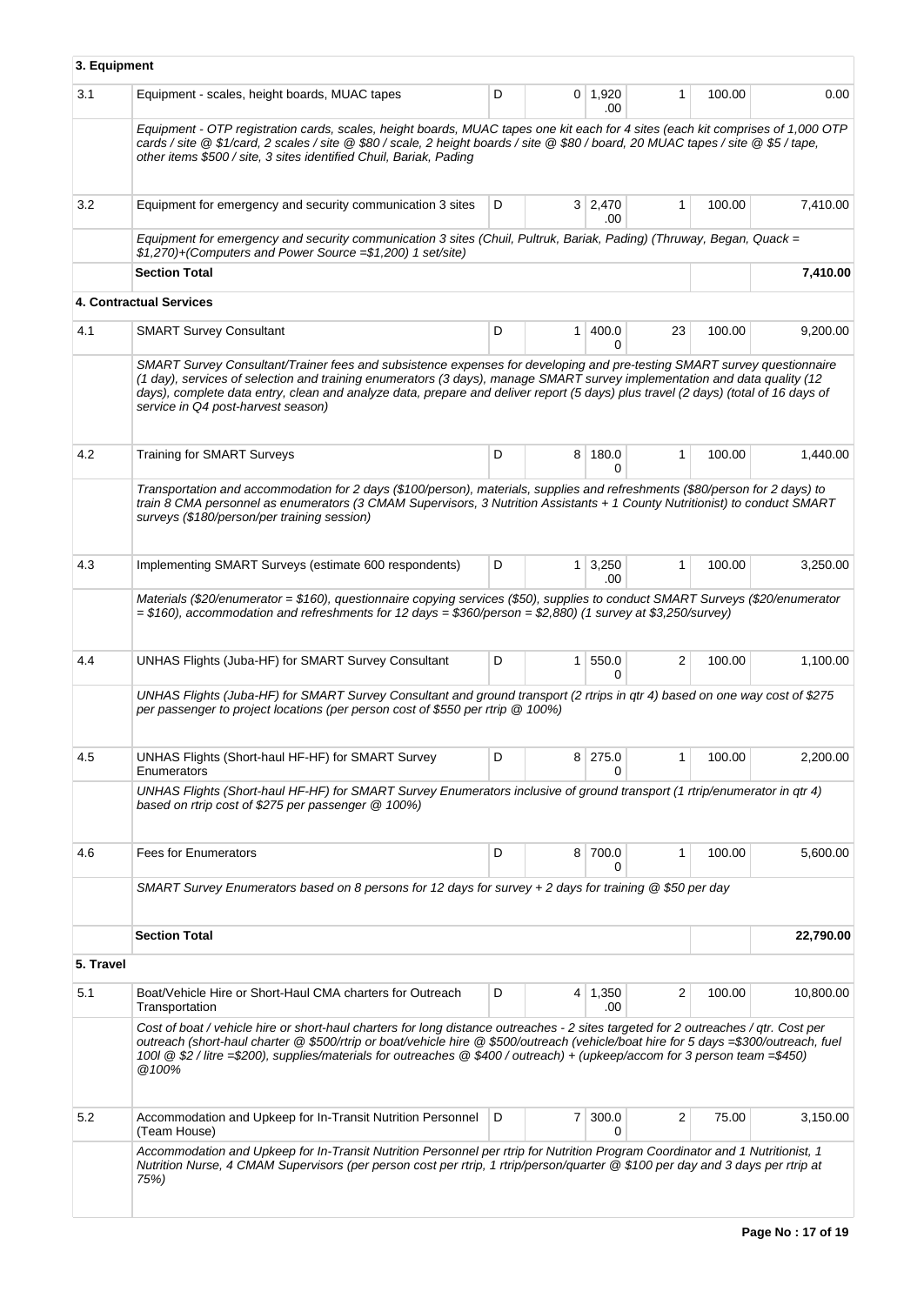| 5.3     | Accommodation and Upkeep for In-Transit Technical Support<br>Personnel                                                                                                                                                                                                                                                                                                                                           | D         | 1            | 400.0<br>0            | 2 | 75.00  | 600.00    |
|---------|------------------------------------------------------------------------------------------------------------------------------------------------------------------------------------------------------------------------------------------------------------------------------------------------------------------------------------------------------------------------------------------------------------------|-----------|--------------|-----------------------|---|--------|-----------|
|         | Accommodation and Upkeep for In-Transit Management Personnel per rtrip for M and E Specialist and Supply Chain Manager<br>(per person cost / rtrip, 1 round trip/person @ \$100/day and 4 days / rtrip at 75%)                                                                                                                                                                                                   |           |              |                       |   |        |           |
| 5.4     | Travel Visas and Permits for Management Support Personnel                                                                                                                                                                                                                                                                                                                                                        | D         |              | 2   524.0<br>0        | 1 | 75.00  | 786.00    |
|         | Visa's, Alien Permits for Technical Support Personnel per person / rtrip (2 personnel 2 rtrips / person) @ 75%                                                                                                                                                                                                                                                                                                   |           |              |                       |   |        |           |
| $5.5\,$ | UNHAS Flights (Juba-HF) for Nutrition Personnel                                                                                                                                                                                                                                                                                                                                                                  | D         |              | 8 550.0<br>0          | 2 | 100.00 | 8,800.00  |
|         | UNHAS Flights (Juba-HF) for eligible Management, Nutrition personnel inclusive of ground transport for M and E Specialist +<br>Supply Chain Manager (1 rtrip/qtr), Nutrition Program Coordinator (1 rtrip/qtr) and 1 Nutritionists, 1 Nutrition Nurse, 4 CMAM<br>Supervisors (1 rtrip/qtr each) based on one way cost of \$275 per passenger to project locations (per person cost of \$550 per rtrip<br>@ 100%) |           |              |                       |   |        |           |
|         | <b>Section Total</b>                                                                                                                                                                                                                                                                                                                                                                                             |           |              |                       |   |        | 24,136.00 |
|         | 6. Transfers and Grants to Counterparts                                                                                                                                                                                                                                                                                                                                                                          |           |              |                       |   |        |           |
| NA.     | <b>NA</b>                                                                                                                                                                                                                                                                                                                                                                                                        | <b>NA</b> | 0            | 0.00                  | 0 | 0      | 0.00      |
|         | ΝA                                                                                                                                                                                                                                                                                                                                                                                                               |           |              |                       |   |        |           |
|         | <b>Section Total</b>                                                                                                                                                                                                                                                                                                                                                                                             |           |              |                       |   |        | 0.00      |
|         | 7. General Operating and Other Direct Costs                                                                                                                                                                                                                                                                                                                                                                      |           |              |                       |   |        |           |
| 7.1     | Communications Juba Office                                                                                                                                                                                                                                                                                                                                                                                       | S         | $\mathbf{1}$ | 520.0<br>0            | 6 | 10.00  | 312.00    |
|         | monthly cost prorated @ 10% based on proportion of this project's budget of the total estimated South Sudan program budget for<br>this period                                                                                                                                                                                                                                                                    |           |              |                       |   |        |           |
| 7.2     | Communications County Offices and project field sites monthly<br>cost                                                                                                                                                                                                                                                                                                                                            | D         | 1            | 1,310<br>.00          | 6 | 20.00  | 1,572.00  |
|         | monthly cost prorated @ 20% based on proportion of this project's budget of the total estimated South Sudan program budget for<br>this period                                                                                                                                                                                                                                                                    |           |              |                       |   |        |           |
| 7.3     | Supplies and Equipment: office, and stationaries Juba Office<br>monthly cost                                                                                                                                                                                                                                                                                                                                     | S         | $\mathbf{1}$ | 500.0<br>0            | 6 | 10.00  | 300.00    |
|         | monthly cost prorated @ 10% based on proportion of this project's budget of the total estimated South Sudan program budget for<br>this period                                                                                                                                                                                                                                                                    |           |              |                       |   |        |           |
| 7.4     | Supplies, Stationery and Equipment Replacement: County<br>offices and project sites                                                                                                                                                                                                                                                                                                                              | D         |              | $1 \mid 2,590$<br>.00 | 6 | 30.00  | 4,662.00  |
|         | monthly cost prorated @ 30% based on proportion of this project's budget of the total estimated South Sudan program budget for<br>this period                                                                                                                                                                                                                                                                    |           |              |                       |   |        |           |
| 7.5     | Security Services: Juba Office monthly cost                                                                                                                                                                                                                                                                                                                                                                      | S         | 1            | 400.0<br>0            | 6 | 10.00  | 240.00    |
|         | monthly cost prorated @ 10% based on proportion of this project's budget of the total estimated South Sudan program budget for<br>this period                                                                                                                                                                                                                                                                    |           |              |                       |   |        |           |
| 7.6     | Office and Stores Rents: County Office and Supplies Stores<br>monthly cost                                                                                                                                                                                                                                                                                                                                       | D         | 1            | 300.0<br>0            | 6 | 30.00  | 540.00    |
|         | monthly cost prorated @ 30% based on proportion of this project's budget of the total estimated South Sudan program budget for<br>this period                                                                                                                                                                                                                                                                    |           |              |                       |   |        |           |
| 7.7     | Office and Stores Rents: Juba Office and Supplies Stores<br>monthly cost                                                                                                                                                                                                                                                                                                                                         | S         |              | $2 \mid 3,080$<br>.00 | 6 | 10.00  | 3,696.00  |
|         | monthly cost prorated @ 10% based on proportion of this project's budget of the total estimated South Sudan program budget for<br>this period                                                                                                                                                                                                                                                                    |           |              |                       |   |        |           |